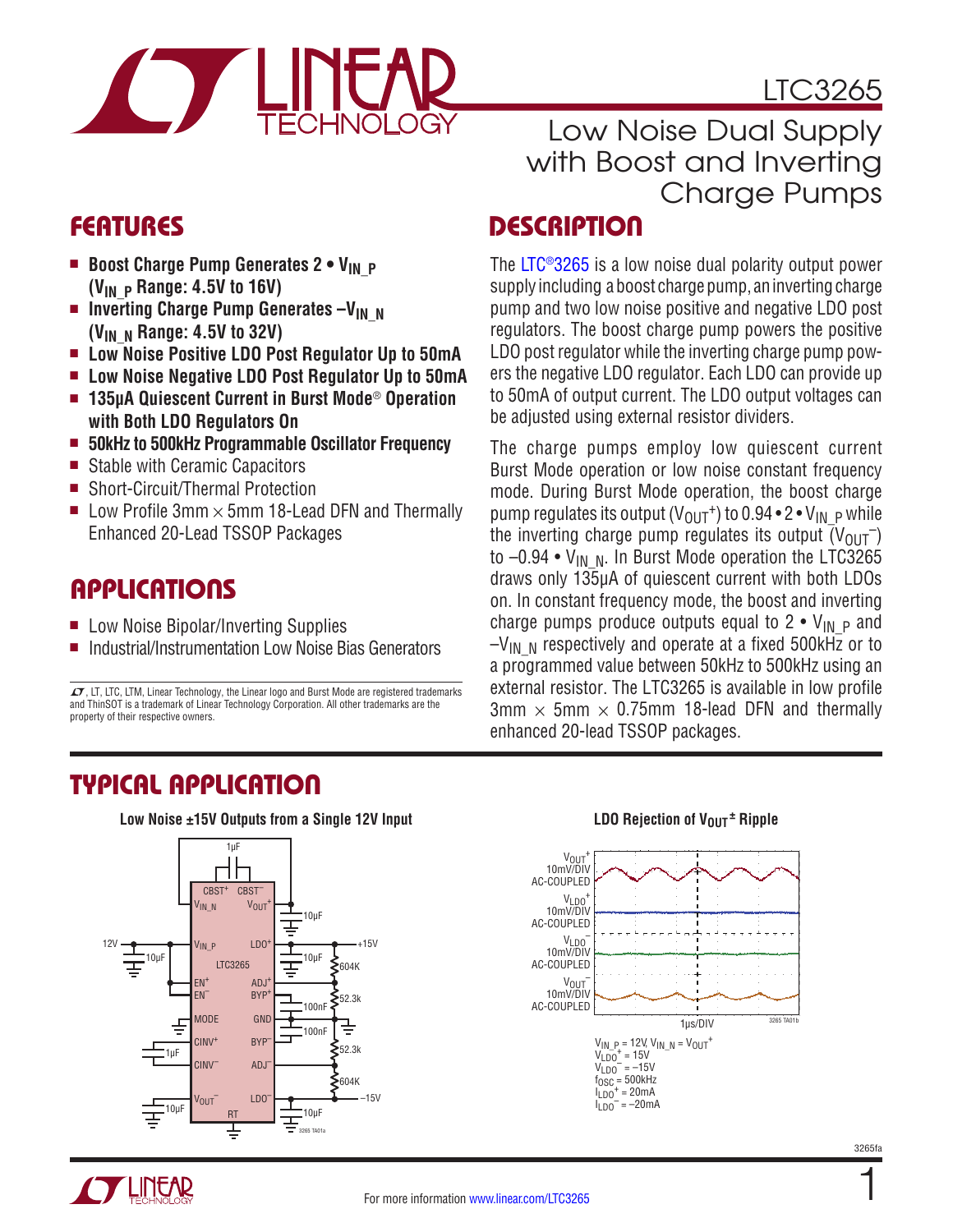#### ABSOLUTE MAXIMUM RATINGS **(Notes 1, 3)**

| LDO <sup>+</sup> Short-Circuit Duration  Indefinite |  |
|-----------------------------------------------------|--|
| <b>Operating Junction Temperature Range</b>         |  |
|                                                     |  |
|                                                     |  |
| Lead Temperature (Soldering, 10 sec)                |  |
|                                                     |  |

# PIN CONFIGURATION



# ORDER INFORMATION

**[\(http://www.linear.com/product/LTC3265#orderinfo](http://www.linear.com/product/LTC3265#orderinfo))**

| <b>LEAD FREE FINISH</b> | <b>TAPE AND REEL</b> | <b>PART MARKING*</b> | <b>PACKAGE DESCRIPTION</b>      | <b>TEMPERATURE RANGE</b>            |
|-------------------------|----------------------|----------------------|---------------------------------|-------------------------------------|
| LTC3265EDHC#PBF         | LTC3265EDHC#TRPBF    | 3265                 | 18-Lead (5mm × 3mm) Plastic DFN | $-40^{\circ}$ C to 125 $^{\circ}$ C |
| LTC3265IDHC#PBF         | LTC3265IDHC#TRPBF    | 3265                 | 18-Lead (5mm × 3mm) Plastic DFN | $-40^{\circ}$ C to 125 $^{\circ}$ C |
| LTC3265HDHC#PBF         | LTC3265HDHC#TRPBF    | 3265                 | 18-Lead (5mm × 3mm) Plastic DFN | $-40^{\circ}$ C to 150 $^{\circ}$ C |
| LTC3265MPDHC#PBF        | LTC3265MPDHC#TRPBF   | 3265                 | 18-Lead (5mm × 3mm) Plastic DFN | $-55^{\circ}$ C to 150 $^{\circ}$ C |
| LTC3265EFE#PBF          | LTC3265EFE#TRPBF     | LTC3265              | 20-Lead Plastic TSSOP           | $-40^{\circ}$ C to 125 $^{\circ}$ C |
| LTC3265IFE#PBF          | LTC3265IFE#TRPBF     | LTC3265              | 20-Lead Plastic TSSOP           | $-40^{\circ}$ C to 125 $^{\circ}$ C |
| LTC3265HFE#PBF          | LTC3265HFE#TRPBF     | LTC3265              | 20-Lead Plastic TSSOP           | $-40^{\circ}$ C to 150 $^{\circ}$ C |
| LTC3265MPFE#PBF         | LTC3265MPFE#TRPBF    | LTC3265              | 20-Lead Plastic TSSOP           | $-55^{\circ}$ C to 150 $^{\circ}$ C |

Consult LTC Marketing for parts specified with wider operating temperature ranges. \*The temperature grade is identified by a label on the shipping container. Consult LTC Marketing for information on nonstandard lead based finish parts.

For more information on lead free part marking, go to:<http://www.linear.com/leadfree/>

For more information on tape and reel specifications, go to: <http://www.linear.com/tapeandreel/>. Some packages are available in 500 unit reels through designated sales channels with #TRMPBF suffix.

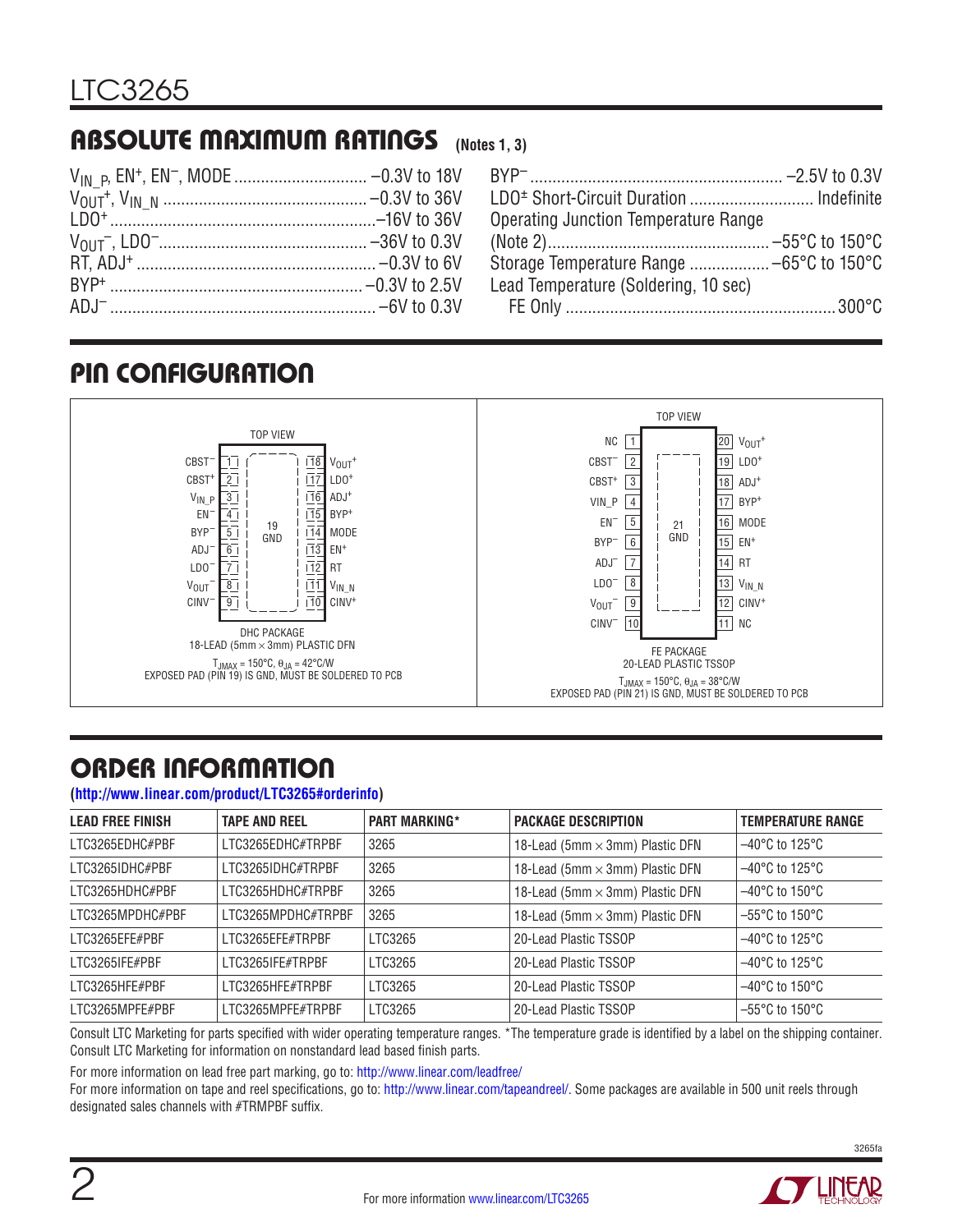### ELECTRICAL CHARACTERISTICS **The** <sup>l</sup> **denotes the specifications which apply over the specified operating**

**junction temperature range, otherwise specifications are at TA = 25°C (Note 2). VIN\_P = VIN\_N = EN+ = EN– = 10V, MODE = 0V, RT = 200kΩ**

| <b>SYMBOL</b>                           | <b>PARAMETER</b>                                         | <b>CONDITIONS</b>                                                                                                                                                                                                |           | MIN                                   | <b>TYP</b>                                   | <b>MAX</b>           | <b>UNITS</b>         |
|-----------------------------------------|----------------------------------------------------------|------------------------------------------------------------------------------------------------------------------------------------------------------------------------------------------------------------------|-----------|---------------------------------------|----------------------------------------------|----------------------|----------------------|
| <b>Boost Charge Pump</b>                |                                                          |                                                                                                                                                                                                                  |           |                                       |                                              |                      |                      |
| $V_{\mathsf{IN}\_P}$                    | V <sub>IN</sub> <sub>P</sub> Input Voltage Range         |                                                                                                                                                                                                                  |           | 4.5                                   |                                              | 16                   | V                    |
| <b>VUVLO</b>                            | V <sub>IN</sub> P Undervoltage Lockout Threshold         | V <sub>IN</sub> <sub>P</sub> Rising<br>$V_{IN}$ $\bar{P}$ Falling                                                                                                                                                |           | 3.4                                   | 3.8<br>3.6                                   | $\overline{4}$       | V<br>V               |
| $I_{VIN\_P}$                            | V <sub>IN</sub> p Quiescent Current                      | Shutdown, $EN^+ = EN^- = OV$<br>MODE = $V_{IN}$ p, $EN^{-}$ = 0V, $I_{VOUT}^{+}$ = $I_{LDO}^{+}$ = 0mA<br>$MODE = V_{IN}^{-1}P$ , $V_{VOUT} = I_{LDO}^{+} = I_{LDO}^{-} = 0$ mA<br>$MODE = 0V, 1_{VOUT}^+ = 0mA$ |           |                                       | 3<br>85<br>110<br>3                          | 6<br>170<br>220<br>6 | μA<br>μA<br>μA<br>mA |
| V <sub>RT</sub>                         | <b>RT Regulation Voltage</b>                             |                                                                                                                                                                                                                  |           |                                       | 1.200                                        |                      | V                    |
| $V_{OUT}$ <sup>+</sup>                  | V <sub>OUT</sub> + Regulation Voltage                    | $MODE = 10V$<br>$MODE = 0V$                                                                                                                                                                                      |           |                                       | $2 • 0.94 • V_{IN} p$<br>$2 \cdot V_{IN\_P}$ |                      | $\vee$<br>V          |
| $f_{\rm OSC}$                           | <b>Oscillator Frequency</b>                              | $RT = GND$                                                                                                                                                                                                       |           | 450                                   | 500                                          | 550                  | kHz                  |
| ROUTBST                                 | Boost Charge Pump Output Impedance                       | $MODE = 0V$ , $RT = GND$                                                                                                                                                                                         |           |                                       | 32                                           |                      | $\Omega$             |
| $I_{VOUT+ (SC)}$                        | Max I <sub>VOUT</sub> <sup>+</sup> Short-Circuit Current | $V_{OUT}$ = GND                                                                                                                                                                                                  |           | 100                                   | 220                                          | 300                  | mA                   |
| $V_{MODE(H)}$                           | <b>MODE Threshold Rising</b>                             |                                                                                                                                                                                                                  |           |                                       | 1.1                                          | $\overline{2}$       | V                    |
| $V_{MODE(L)}$                           | <b>MODE Threshold Falling</b>                            |                                                                                                                                                                                                                  |           | 0.4                                   | 1.0                                          |                      | V                    |
| <b>I</b> MODE                           | MODE Pin Internal Pull-Down Current                      | $V_{IN}$ $p = MODE = 16V$                                                                                                                                                                                        |           |                                       | 0.7                                          |                      | μA                   |
|                                         | <b>Inverting Charge Pump</b>                             |                                                                                                                                                                                                                  |           |                                       |                                              |                      |                      |
| $V_{IN\_N}$                             | V <sub>IN N</sub> Input Voltage Range                    |                                                                                                                                                                                                                  |           | 4.5                                   |                                              | 32                   | $\vee$               |
| $I_{VIN-N}$                             | V <sub>IN N</sub> Quiescent Current                      | Shutdown, $EN^{-} = OV$<br>$MODE = V_{IN}$ P, $VOUT = ILDO = OMA$<br>$MODE = 0V,$ $V_{VOUT}$ = 0mA                                                                                                               |           |                                       | 1<br>25<br>3                                 | 3<br>50<br>5         | μA<br>μA<br>mA       |
| $V_{OUT}$                               | V <sub>OUT</sub> Regulation Voltage                      | $MODE = 10V$<br>$MODE = 0V$                                                                                                                                                                                      |           | $-0.94 \cdot V_{IN-N}$<br>$-V_{IN-N}$ |                                              | V<br>V               |                      |
| ROUTINV                                 | Inverting Charge Pump Output<br>Impedance                | $MODE = 0V$ , $RT = GND$                                                                                                                                                                                         |           |                                       | 32                                           |                      | $\Omega$             |
| $I_{VOUT-(SC)}$                         | Max I <sub>VOUT</sub> Short-Circuit Current              | $V_{OUT}$ = GND, $ V_{OUT} $                                                                                                                                                                                     | ●         | 100                                   | 160                                          | 250                  | mA                   |
| <b>Positive Regulator</b>               |                                                          |                                                                                                                                                                                                                  |           |                                       |                                              |                      |                      |
|                                         | LDO <sup>+</sup> Output Voltage Range                    |                                                                                                                                                                                                                  |           | 1.2                                   |                                              | 32                   | V                    |
| $VADJ$ +                                | ADJ <sup>+</sup> Reference Voltage                       | $I_{LD0}$ <sup>+</sup> = 1mA                                                                                                                                                                                     |           | 1.176                                 | 1.200                                        | 1.224                | V                    |
| $I_{ADJ}$ <sup>+</sup>                  | ADJ <sup>+</sup> Input Current                           | $V_{ADJ}$ <sup>+</sup> = 1.2V                                                                                                                                                                                    |           | $-50$                                 |                                              | 50                   | пA                   |
| $I_{LDO}$ <sup>+</sup> (SC)             | LDO <sup>+</sup> Short-Circuit Current                   |                                                                                                                                                                                                                  |           | 50                                    | 100                                          |                      | mA                   |
|                                         | <b>Line Regulation</b>                                   |                                                                                                                                                                                                                  |           |                                       | 0.04                                         |                      | mV/V                 |
|                                         | <b>Load Regulation</b>                                   |                                                                                                                                                                                                                  |           |                                       | 0.03                                         |                      | mV/mA                |
| V <sub>DROPOUT</sub> +                  | LDO+ Dropout Voltage                                     | $I_{LDO}$ <sup>+</sup> = 50mA                                                                                                                                                                                    |           |                                       | 400                                          | 800                  | mV                   |
|                                         | Output Voltage Noise                                     | $C_{BYP}$ <sup>+</sup> = 100nF                                                                                                                                                                                   |           |                                       | 100                                          |                      | µV <sub>RMS</sub>    |
| $V_{EN}$ <sup>+</sup> (H)               | EN <sup>+</sup> Threshold Rising                         |                                                                                                                                                                                                                  | ●         |                                       | 1.1                                          | $\overline{2}$       | $\vee$               |
| $V_{EN}$ <sup>+</sup> (L)               | EN <sup>+</sup> Threshold Falling                        |                                                                                                                                                                                                                  |           | 0.4                                   | 1.0                                          |                      | $\vee$               |
| $I_{EN}$ +                              | EN <sup>+</sup> Pin Internal Pull-Down Current           | $V_{IN}$ $p = EN^+ = 16V$                                                                                                                                                                                        |           |                                       | 0.7                                          |                      | μA                   |
| <b>Negative Regulator</b>               |                                                          |                                                                                                                                                                                                                  |           |                                       |                                              |                      |                      |
|                                         | LDO <sup>-</sup> Output Voltage Range                    |                                                                                                                                                                                                                  |           | $-32$                                 |                                              | $-1.2$               | V                    |
| $V_{ADJ}$                               | ADJ <sup>-</sup> Reference Voltage                       | $I_{LD0}$ = -1mA                                                                                                                                                                                                 |           | $-1.224$                              | $-1.200$                                     | $-1.176$             | V                    |
| $I_{ADJ}^-$                             | ADJ <sup>-</sup> Input Current                           | $V_{ADJ}^- = -1.2V$                                                                                                                                                                                              |           | $-50$                                 |                                              | 50                   | пA                   |
| $I_{LDO}$ <sup><math>-(SC)</math></sup> | LDO <sup>-</sup> Short-Circuit Current                   | $ I_{LDO}- $                                                                                                                                                                                                     | $\bullet$ | 50                                    | 100                                          |                      | mA                   |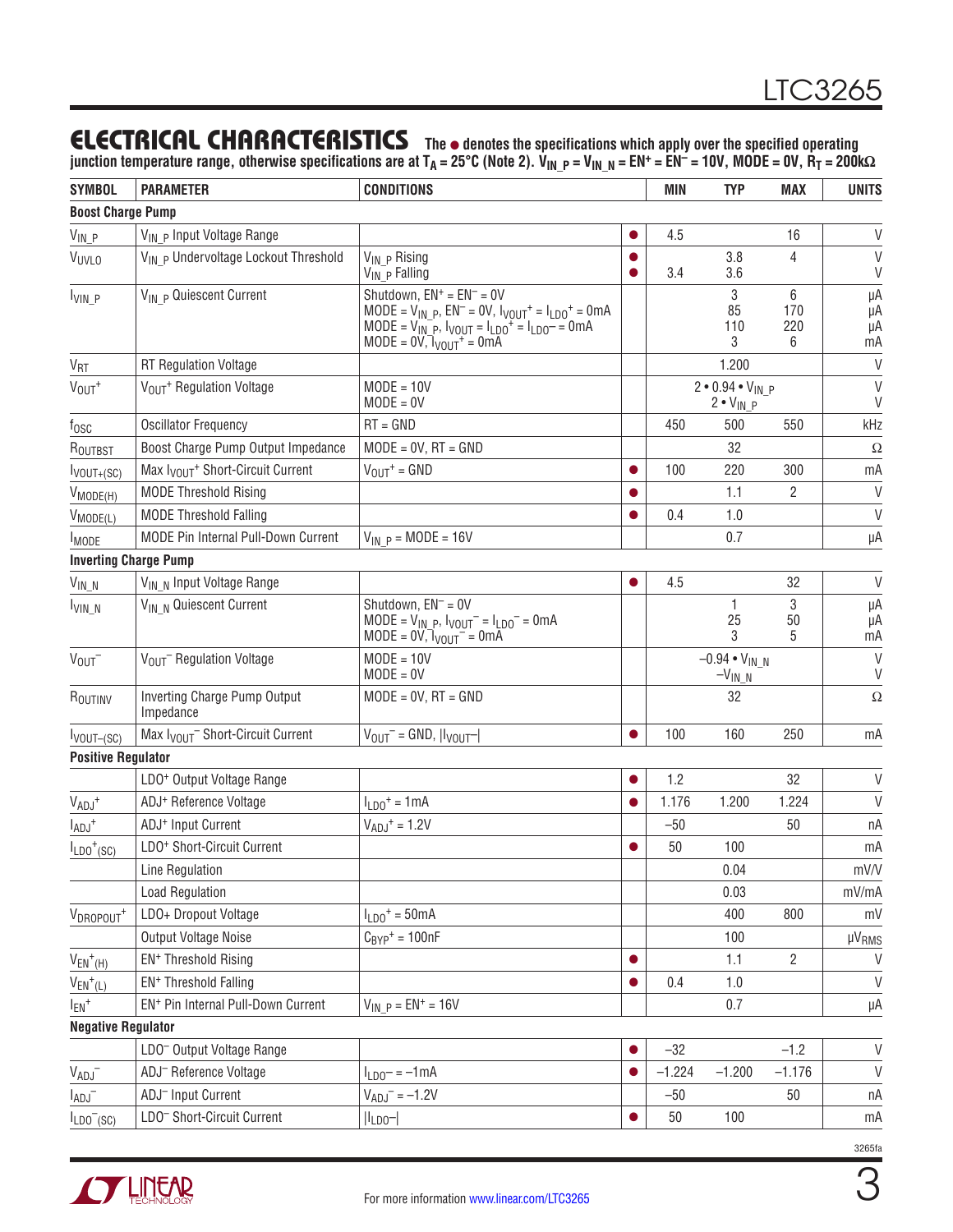#### **The** l **denotes the specifications which apply over the specified operating** ELECTRICAL CHARACTERISTICS

**junction temperature range, otherwise specifications are at TA = 25°C (Note 2). VIN\_P = VIN\_N = EN+ = EN– = 10V, MODE = 0V, RT = 200kΩ**

| <b>SYMBOL</b>               | <b>PARAMETER</b>                               | <b>CONDITIONS</b>                      | MIN | <b>TYP</b> | <b>MAX</b> | <b>UNITS</b>      |
|-----------------------------|------------------------------------------------|----------------------------------------|-----|------------|------------|-------------------|
|                             | Line Regulation                                |                                        |     | 0.002      |            | mV/V              |
|                             | <b>Load Regulation</b>                         |                                        |     | 0.02       |            | mV/mA             |
| V <sub>DROPOUT</sub>        | LDO <sup>-</sup> Dropout Voltage               | $\frac{1}{100}$ = -50mA                |     | 200        | 500        | mV                |
|                             | Output Voltage Noise                           | $C_{BYP}^-$ = 100nF                    |     | 100        |            | µV <sub>RMS</sub> |
| $V_{EN}$ <sup>-</sup> $(H)$ | EN <sup>-</sup> Threshold Rising               |                                        |     |            |            | $\vee$            |
| $V_{EN}$ <sup>-</sup> (L)   | EN <sup>-</sup> Threshold Falling              |                                        | 0.4 | 1.0        |            | $\vee$            |
| $I_{EN}^-$                  | EN <sup>-</sup> Pin Internal Pull-Down Current | $V_{IN}$ $p = V_{IN}$ $N = EN^- = 16V$ |     | 0.7        |            | μA                |

**Note 1:** Stresses beyond those listed under Absolute Maximum Ratings may cause permanent damage to the device. Exposure to any Absolute Maximum Rating condition for extended periods may affect device reliability and lifetime.

**Note 2:** The LTC3265 is tested under pulsed load conditions such that  $T_J \approx T_A$ . The LTC3265E is guaranteed to meet specifications from 0°C to 85°C junction temperature. Specifications over the –40°C to 125°C operating junction temperature range are assured by design, characterization and correlation with statistical process controls. The LTC3265I is guaranteed over the –40°C to 125°C operating junction temperature range, the LTC3265H is guaranteed over the –40°C to 150°C operating junction temperature range and the LTC3265MP is guaranteed over the –55°C to 150°C operating junction temperature range. High junction temperatures degrade operating lifetimes; operating lifetime is derated for junction temperatures greater than 125°C. Note that the

maximum ambient temperature consistent with these specifications is determined by specific operating conditions in conjunction with board layout, the rated package thermal impedance and other environmental factors.

The junction temperature  $(T_J, in \, ^\circ\mathbb{C})$  is calculated from the ambient temperature ( $T_A$ , in °C) and power dissipation ( $P_D$ , in Watts) according to the formula:

$$
T_J = T_A + (P_D \bullet \theta_{JA}),
$$

where  $\theta_{JA}$  is the package thermal impedance.

**Note 3:** This IC includes overtemperature protection that is intended to protect the device during momentary overload conditions. Junction temperatures will exceed 150°C when overtemperature protection is active. Continuous operation above the specified maximum operating junction temperature may result in device degradation or failure.

#### TYPICAL PERFORMANCE CHARACTERISTICS TA = 25°C, C<sub>BST</sub> = C<sub>INV</sub> = 1µF, C<sub>IN\_P</sub> = C<sub>IN\_N</sub> =  $C_{\text{OUT}}$ <sup>+</sup> =  $C_{\text{OUT}}$ <sup>-</sup> =  $C_{\text{LDO}}$ <sup>+</sup> =  $C_{\text{LDO}}$ <sup>-</sup> = 10µF, unless otherwise noted.

**Oscillator Frequency Oscillator Frequency vs R<sub>T</sub> 600 Shutdown Current vs Temperature** 600 600 25  $V_{IN}$   $P = V_{IN}$  N 500 500 OSCILLATOR FREQUENCY (KHZ) **DSCILLATOR FREQUENCY (KHZ)** OSCILLATOR FREQUENCY (kHz) OSCILLATOR FREQUENCY (kHz)  $R_T = GND$ 20 SHUTDOWN CURRENT (µA) SHUTDOWN CURRENT (μA) 400 400 15 300 300 10V10 200 200  $R_T = 200k\Omega$ 16V 5 100 100 4.5V 0  $0 - 50$ 0 4 6 8 10 12 14 16 –50 0 50 100 150 1 10 100 1k 10k INPUT VOLTAGE (V) TEMPERATURE (°C)  $R<sub>T</sub>$  (kΩ) 3265 GO 3265 G03 3265 G02

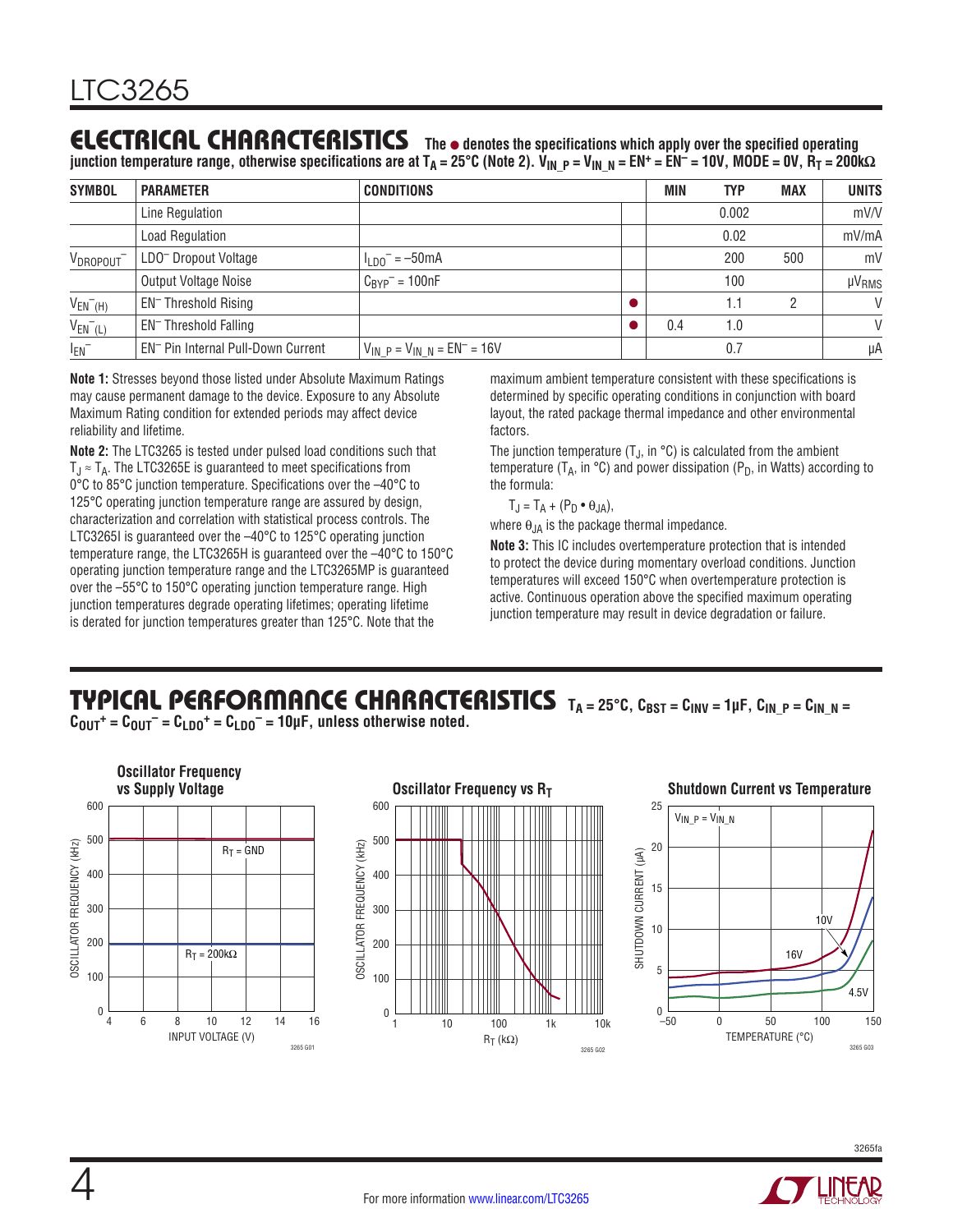### TYPICAL PERFORMANCE CHARACTERISTICS TA=25°C, CBST = CINV = 1µF, CIN\_P = CIN\_N =

 $C_{\text{OUT}}{}^+ = C_{\text{OUT}}{}^- = C_{\text{LDO}}{}^+ = C_{\text{LDO}}{}^- = 10 \mu \text{F}$ , unless otherwise noted.



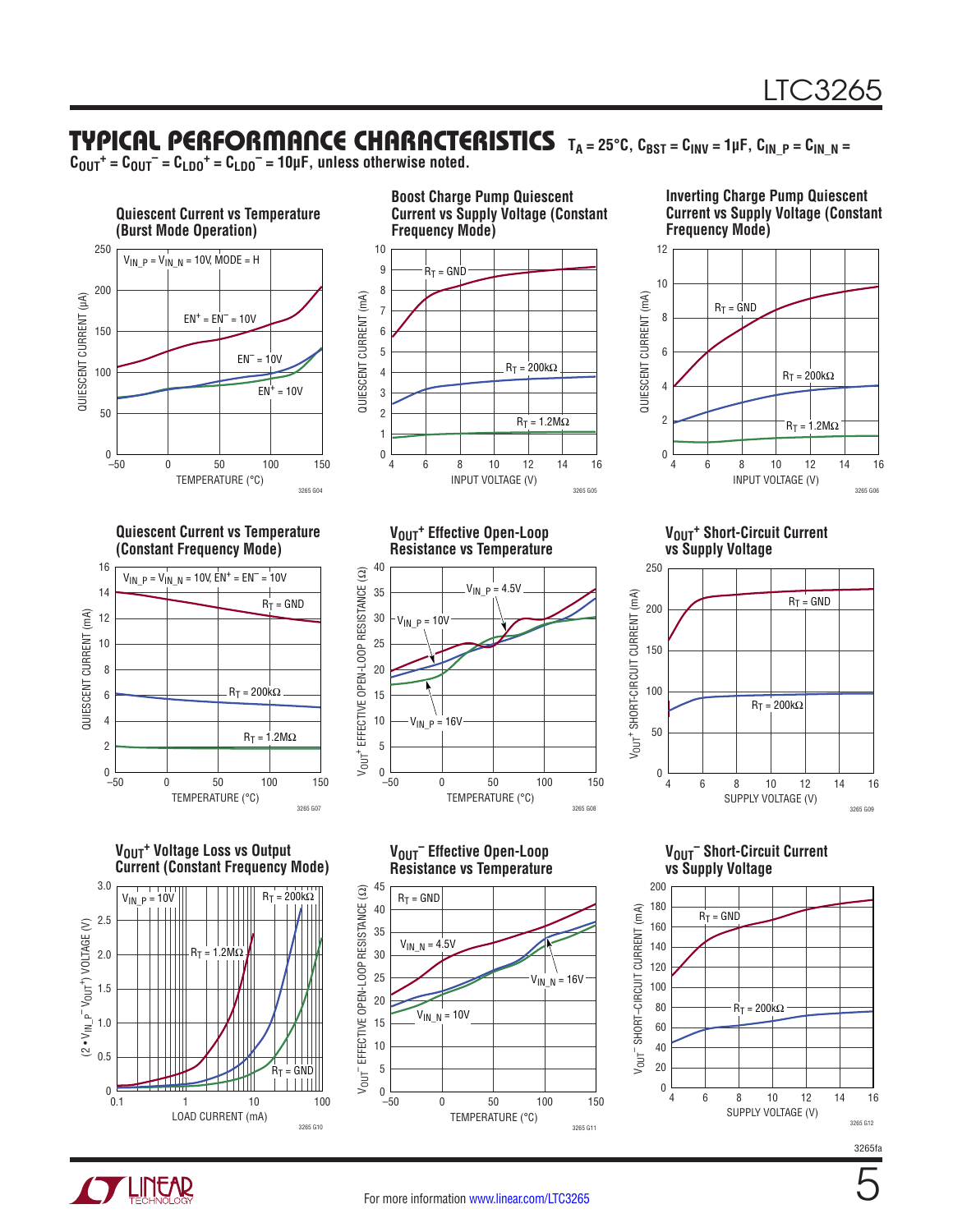# TYPICAL PERFORMANCE CHARACTERISTICS **TA = 25°C, CBST = CINV = 1µF, CIN\_P = CIN\_N =**

 $C_{\text{OUT}}{}^+ = C_{\text{OUT}}{}^- = C_{\text{LDO}}{}^+ = C_{\text{LDO}}{}^- = 10 \mu \text{F}$ , unless otherwise noted.



![](_page_5_Picture_4.jpeg)

LOAD CURRENT (mA)

3265 G19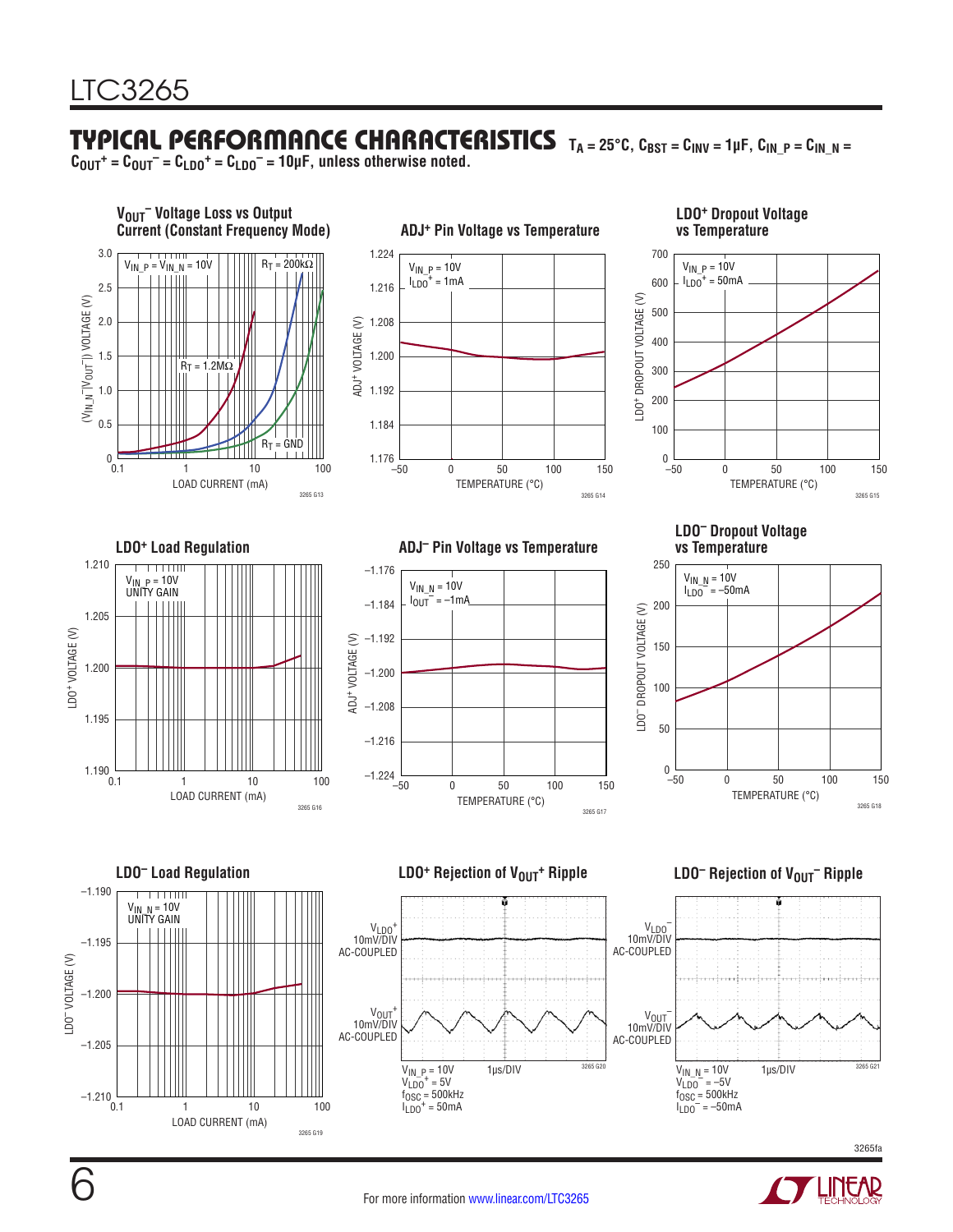## TYPICAL PERFORMANCE CHARACTERISTICS **TA = 25°C, CBST = CINV = 1µF, CIN\_P = CIN\_N =**

 $C_{\text{OUT}}{}^+ = C_{\text{OUT}}{}^- = C_{\text{LDO}}{}^+ = C_{\text{LDO}}{}^- = 10 \mu \text{F}$ , unless otherwise noted.

![](_page_6_Figure_3.jpeg)

![](_page_6_Figure_5.jpeg)

**VOUT+ Transient (Burst Mode Operation, MODE = H)** <sup>+</sup><br>500mV/DIV WWWW WWWW AC-COUPLED 50mA  $I_{\text{OUT}}$ <sup>+</sup><br>5mA

> $V_{1N\_P} = 10V$  2ms/DIV  $3265\,624$ f<sub>OSC</sub> = 500kHz

**VOUT– Transient (Burst Mode Operation, MODE = H)** V<sub>OUT</sub> 500mV/DIV WWWWW wwwww AC-COUPLED –5mA IOUT– –50mA  $V_{IN\_N} = 10V$  2ms/DIV  $3265\,626$  $f_{\rm OSC}$  = 500kHz

**VOUT+ Transient (MODE = Low to High)**

![](_page_6_Figure_10.jpeg)

#### **VOUT– Transient (MODE = Low to High)**

![](_page_6_Figure_12.jpeg)

![](_page_6_Picture_13.jpeg)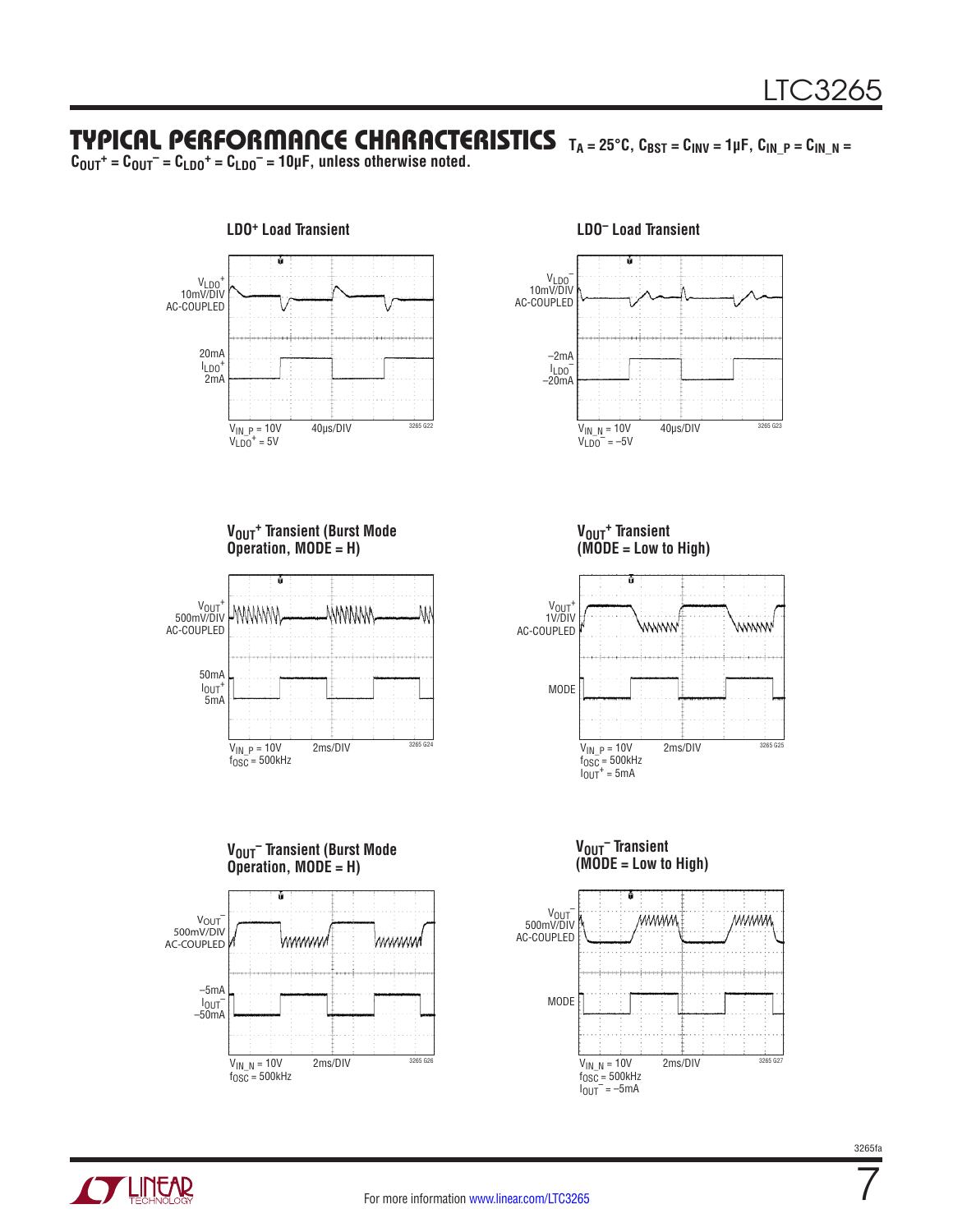## **PIN FUNCTIONS** (DEN/TSSOP)

**CBST– (Pin 1/Pin 2):** Boost Charge Pump Flying Capacitor Negative Connection.

**NC (Pins 1, 11 TSSOP Only):** No Connect. These pins are not connected to LTC3265 die. These pins should be left floating or connected to ground.

**CBST+ (Pin 2/Pin 3):** Boost Charge Pump Flying Capacitor Positive Connection.

**V<sub>IN</sub> P** (Pin 3/Pin 4): Input Voltage for Boost Charge Pump.  $V_{IN}$  p should be bypassed with a low impedance ceramic capacitor.

**EN– (Pin 4/Pin 5):** Logic Input. A logic "high" on the  $EN<sup>-</sup>$  pin enables the inverting charge pump as well as the negative LDO regulator. Do not float this pin.

**BYP– (Pin 5/Pin 6):** LDO– Reference Bypass Pin. Connect a capacitor from BYP– to GND to reduce LDO– output noise. Leave floating if unused.

**ADJ– (Pin 6/Pin 7):** Feedback Input for the Negative Low Dropout Regulator. This pin servos to a fixed voltage of –1.2V when the control loop is complete.

**LDO– (Pin 7/Pin 8):** Negative Low Dropout (LDO–) Linear Regulator Output. This pin requires a low ESR (equivalent series resistance) capacitor with at least 2µF capacitance to ground for stability.

**V<sub>OUT</sub> (Pin 8/Pin 9):** Inverting Charge Pump Output Voltage. In constant frequency mode (MODE = low) this pin is driven to  $-V_{IN-N}$ . In Burst Mode operation, (MODE = high) this pin voltage is regulated to  $-0.9 \cdot V_{IN-N}$  using an internal burst comparator with hysteretic control.

**CINV– (Pin 9/Pin 10):** Inverting Charge Pump Flying Capacitor Positive Connection.

**CINV+ (Pin 10/Pin 12):** Inverting Charge Pump Flying Capacitor Negative Connection.

**V<sub>IN N</sub>** (Pin 11/Pin 13): Input Voltage for Inverting Charge Pump. This pin should be tied to  $V_{IN}$  p or  $V_{OUT}$  pins depending on the desired output voltage at the  $V_{OUT}$  pin. If V<sub>IN, N</sub> is tied to V<sub>OUT</sub><sup>+</sup>, the output at V<sub>OUT</sub>– will be  $-V_{\text{OUT}}$ <sup>+</sup> or  $-2 \cdot V_{IN}$  p. This configuration is suitable for symmetric outputs at LDO<sup>+</sup> and LDO<sup>-</sup> pins. If V<sub>IN\_N</sub> is tied to V<sub>IN\_P</sub>, the output at  $V_{OUT}$  will be  $-V_{IN}$  p. This configuration is suitable for asymmetric outputs at LDO<sup>+</sup> and LDO<sup>-</sup> pins. See Applications Information for additional details. V<sub>IN</sub> Nshould be bypassed with a low impedance ceramic capacitor.

**RT (Pin 12/Pin 14):** Input Connection for Programming the Switching Frequency. The RT pin servos to a fixed 1.2V when the  $EN^+$  or  $EN^-$  pin is driven to a logic "high". A resistor from RT to GND sets the charge pump switching frequency. If the RT pin is tied to GND, the switching frequency defaults to a fixed 500kHz.

**EN+ (Pin 13/Pin 15):** Logic Input. A logic "high" on the  $EN<sup>+</sup>$  pin enables the boost charge pump as well as the positive LDO regulator. Do not float this pin.

**MODE (Pin 14/Pin 16):** Logic Input. The MODE pin determines the charge pump operating mode. A logic "high" on the MODE pin forces the charge pumps to operate in Burst Mode operation. The boost charge pump regulates the  $V_{\text{OUT}}$ <sup>+</sup> pin to 0.94 • 2 •  $V_{\text{IN}}$  <sub>P</sub> with hysteretic control. The inverting charge pump regulates the  $V_{OUT}^-$  pin to  $(-0.94 \cdot V_{IN-N})$ . A logic "low" on the MODE pin forces the charge pumps to operate in open-loop mode with a constant switching frequency. The boost charge pump doubles the input to 2  $\bullet$  V<sub>IN P</sub> in this mode while the inverting charge pump inverts its input to  $(-V_{IN-N})$ . The switching frequency in both modes is determined by an external resistor from the RT pin to GND. In Burst Mode operation, this represents the frequencyoftheburst cycles before the part enters the low quiescent current sleep state. Do not float this pin.

![](_page_7_Picture_17.jpeg)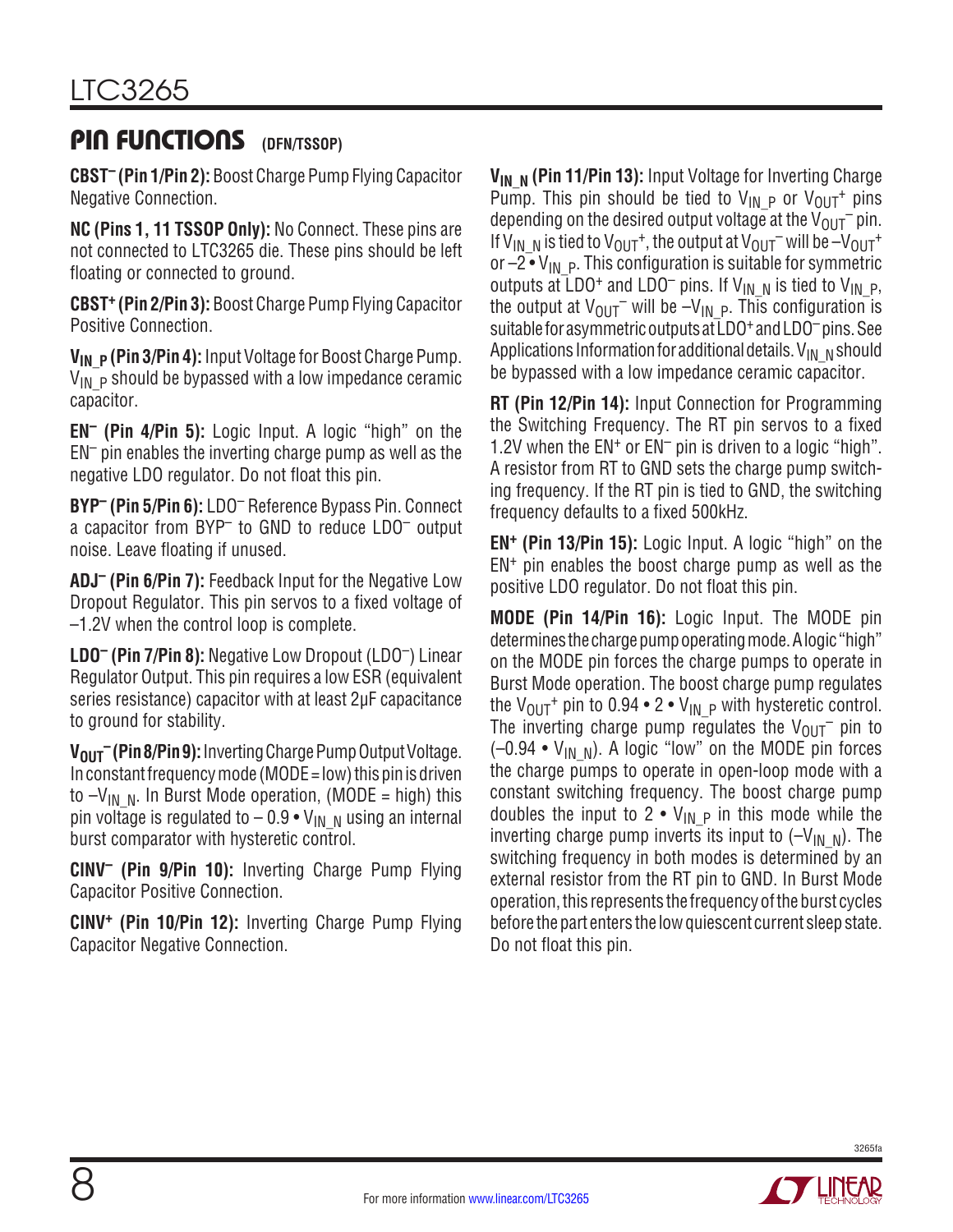## **PIN FUNCTIONS** (DFN/TSSOP)

**BYP+ (Pin 15/Pin 17):** LDO+ Reference Bypass Pin. Connect a capacitor from BYP+ to GND to reduce LDO+ output noise. Leave floating if unused.

**ADJ+ (Pin 16/Pin 18):** Feedback Input for the Positive Low Dropout (LDO<sup>+</sup>) Regulator. This pin servos to a fixed voltage of 1.2V when the control loop is complete.

LDO<sup>+</sup> (Pin 17/Pin 19): Positive Low Dropout (LDO<sup>+</sup>) Output. This pin requires a low ESR capacitor with at least 2µF capacitance to ground for stability.

V<sub>OUT</sub><sup>+</sup> (Pin 18/Pin 20): Boost Charge Pump Output Voltage. In constant frequency mode (MODE =  $low$ ) this pin is driven to 2 •  $V_{IN}$  p. In Burst Mode operation, (MODE = high) this pin voltage is regulated to  $0.94 \cdot 2 \cdot V_{IN}$  pusing an internal burst comparator with hysteretic control.

**GND (Exposed Pad Pin 19/Exposed Pad Pin 21):** Ground. The exposed package pad is ground and must be soldered to the PC board ground plane for proper functionality and for rated thermal performance.

![](_page_8_Picture_7.jpeg)

![](_page_8_Picture_9.jpeg)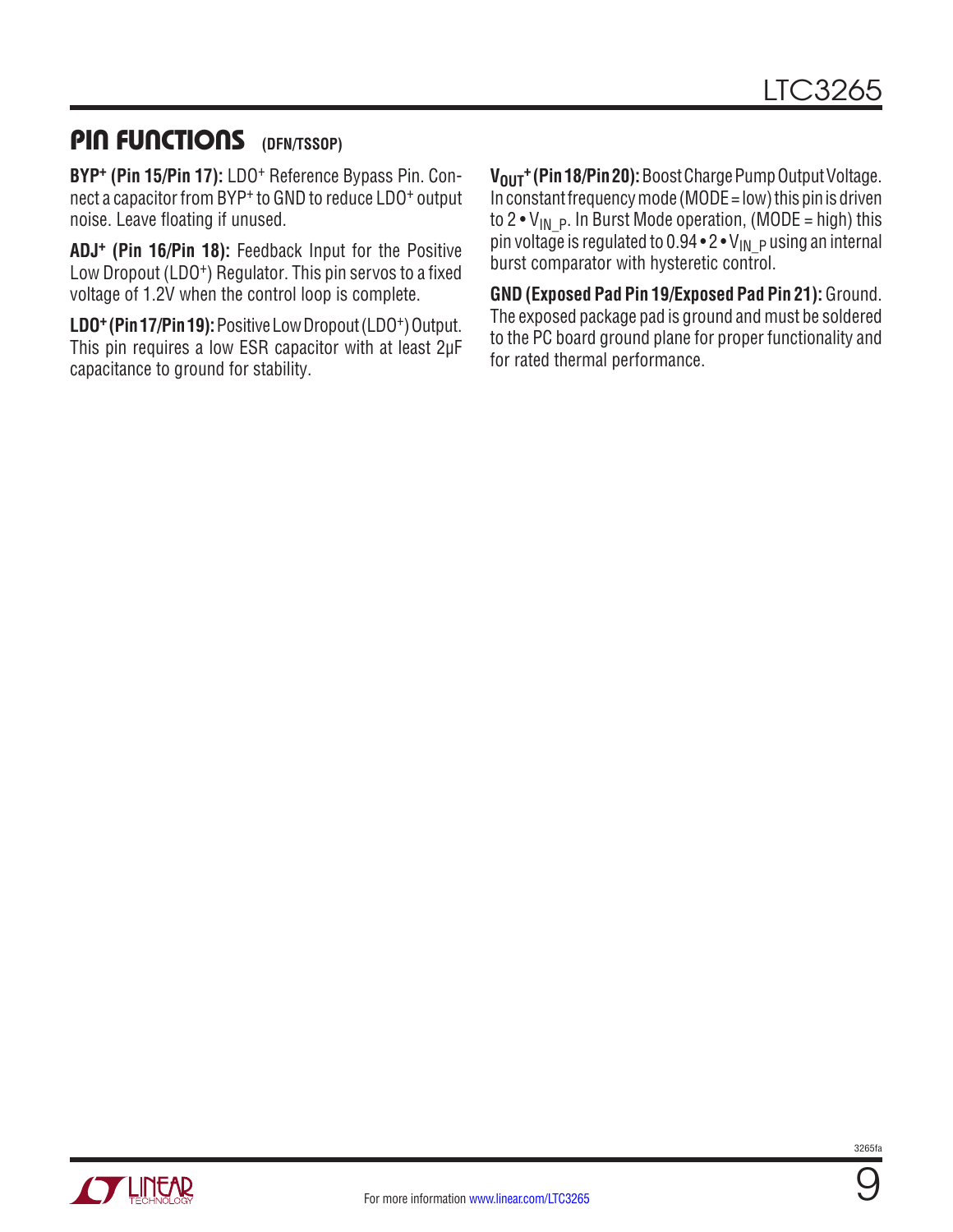# BLOCK DIAGRAM

Note: Pin numbers are as per DFN package. Refer to the Pin Functions section for corresponding TSSOP pin numbers.

![](_page_9_Figure_3.jpeg)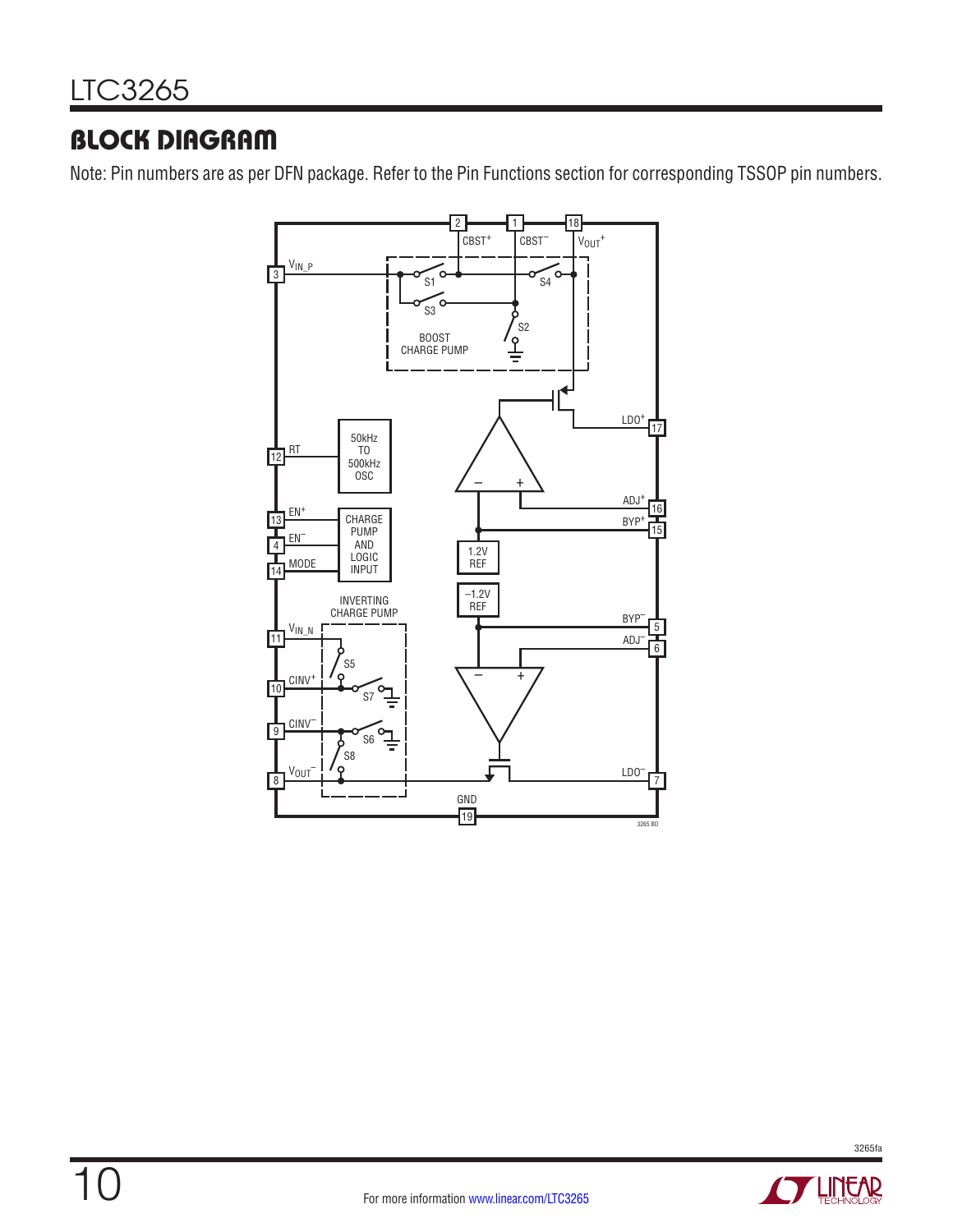### OPERATION **(Refer to the Block Diagram)**

The LTC3265 is a high voltage low noise dual output regulator. It includes a boost charge pump, an inverting charge pump and two LDO regulators to generate bipolar low noise supply rails from a single positive input. It supports a wide input power supply range from 4.5V to 16V for the boost charge pump and a 4.5V to 32V range for the inverting charge pump.

#### **Shutdown Mode**

In shutdown mode, all circuitry except the internal bias is turned off. The LTC3265 is in shutdown when a logic low is applied to both the enable inputs  $(EN^+)$  and  $EN^-$ ). The LTC3265 only draws 3µA (typ) from the  $V_{IN-P}$  supply in shutdown. If the V<sub>IN\_N</sub> pin is tied to V<sub>IN\_P</sub> it draws an additional 1µA (typ) in shutdown. If the V<sub>IN</sub> N pin is tied to  $V_{\text{OUT}}$ <sup>+</sup> then it does not carry any additional current in shutdown.

#### **Boost Charge Pump Constant Frequency Operation**

The LTC3265 boost charge pump provides low noise constant frequency operation when a logic low is applied to the MODE pin. The boost charge pump and oscillator circuit are enabled using the EN+ pin. At the beginning of a clock cycle, switches S1 and S2 are closed. The external flying capacitor across CBST+ and CBST– pins is charged to the V<sub>IN</sub>  $_P$  supply. In the second phase of the clock cycle, switches S1 and S2 are opened, while switches S3 and S4 are closed. In this configuration the CBST<sup>-</sup> side of the flying capacitor is connected to  $V_{IN}P$  and charge is delivered through the CBST<sup>+</sup> pin to  $V_{OUT}^{\bar{+}}$ . In steady state the V<sub>OUT</sub><sup>+</sup> pin regulates at 2 • V<sub>IN</sub>  $_P$  less any voltage drop due to the load current on  $V_{OUT}^+$ .

#### **Boost Charge Pump Burst Mode Operation**

The LTC3265 boost charge pump provides low power Burst Mode operation when a logic high is applied to the MODE pin. In Burst Mode operation, the boost charge pump charges the  $V_{\text{OUT}}$ <sup>+</sup> pin to 0.94 • 2 •  $V_{\text{IN}}$  <sub>P</sub> (typ). The part then shuts down the internal oscillator to reduce switching losses and goes into a low current state. This state is referred to as the sleep state in which the part consumes only about 85µA from the  $V_{IN}$  p pin. When the output voltage droops enough to overcome the burst

![](_page_10_Picture_9.jpeg)

#### **Inverting Charge Pump Constant Frequency Operation**

The LTC3265 inverting charge pump provides low noise constant frequency operation when a logic low is applied to the MODE pin. The inverting charge pump and oscillator circuit are enabled using the EN– pin. At the beginning of a clock cycle, switches S5 and S6 are closed. The external flying capacitor across CINV+ and CINV– pins is charged to the V<sub>IN N</sub> pin voltage. The V<sub>IN N</sub> pin must be tied to  $V_{IN}$  p or  $\overline{V}_{OUT}$  pins depending on the desired output voltage at the  $V_{\text{OUT}}$  pin. In the second phase of the clock cycle, switches S5 and S6 are opened, while switches S7 and S8 are closed. In this configuration the CINV+ side of the flying capacitor is grounded and charge is delivered through the CINV<sup>-</sup> pin to  $V_{OUT}$ <sup>-</sup>. In steady state the  $V_{OUT}$ <sup>-</sup> pin regulates at  $-V_{IN\_N}$  less any voltage drop due to the load current on  $V_{OUT}^-$ .

#### **Inverting Charge Pump Burst Mode Operation**

The LTC3265 inverting charge pump provides low power Burst Mode operation when a logic high is applied to the MODE pin. In Burst Mode, the charge pump charges the  $V_{\text{OUT}}$  pin to -0.94  $\bullet$  V<sub>IN N</sub> (typ). The part then shuts down the internal oscillator to reduce switching losses

![](_page_10_Figure_14.jpeg)

**Figure 1. Oscillator Frequency vs RT** 

![](_page_10_Picture_16.jpeg)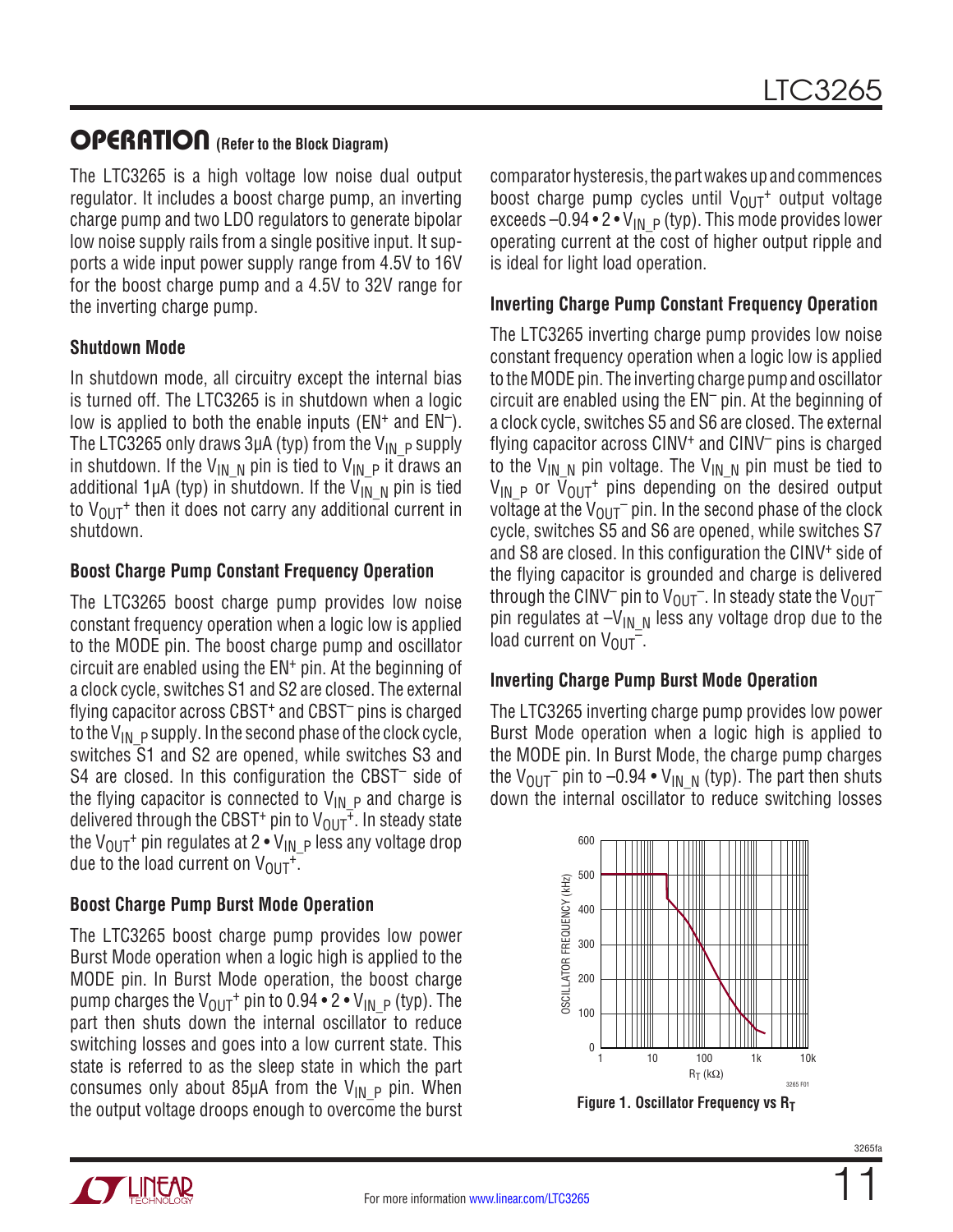## OPERATION **(Refer to the Block Diagram)**

and goes into a low current state. This state is referred to as the sleep state in which the IC consumes only about 25µA from the V<sub>IN, N</sub> pin. When the V<sub>OUT</sub> output voltage droops enough to overcome the burst comparator hysteresis, the part wakes up and commences charge pump cycles until the output voltage exceeds  $-0.94 \cdot V_{IN}$  (typ). This mode provides lower operating current at the cost of higher output ripple and is ideal for light load operation.

#### **Charge Pump Frequency Programming**

The charge transfer frequency can be adjusted between 50kHz and 500kHz using an external resistor on the RT pin. At slower frequencies the effective open-loop output resistance  $(R_{01})$  of the charge pumps are larger and they provide smaller average output current. Figure 1 can be used to determine a suitable value of  $R<sub>T</sub>$  to achieve a required oscillator frequency. If the RT pin is grounded, the part operates at a constant frequency of 500kHz.

The charge pumps have lower  $R_{OL}$  at higher frequencies. For Burst Mode operation it is recommended that the RT pin be tied to GND. This minimizes the charge pump  $R_{OL}$ , quickly charges the output up to the burst threshold and optimizes the duration of the low current sleep state.

#### **Charge Pump Soft-Start**

The LTC3265 has built in soft-start circuitry to prevent excessive current flow during start-up. The soft-start is achieved by internal circuitry that slowly ramps the amount of current available at the output storage capacitors on the  $V_{\text{OUT}}$ <sup>+</sup> and  $V_{\text{OUT}}$ <sup>-</sup> pins. The soft-start circuitry is reset in the event of a commanded shutdown or thermal shutdown.

#### **Charge Pump Short-Circuit/Thermal Protection**

The LTC3265 charge pumps have built-in short-circuit current limit as well as overtemperature protection. During a short-circuit condition, the part automatically limits its output currents from the  $V_{\text{OUT}}{}^+$  and  $V_{\text{OUT}}{}^-$  pins to 220mA and 160mA respectively. If the junction temperature exceeds approximately 175°C the thermal shutdown

circuitry disables current delivery to the outputs. Once the junction temperature drops back to approximately 165°C current delivery to the outputs is resumed. When thermal protection is active the junction temperature is beyond the specified operating range. Thermal protection is intended for momentary overload conditions outside normal operation. Continuous operation above the specified maximumoperating junction temperature may impair device reliability.

#### **Positive Low Dropout Linear Regulator (LDO+)**

The positive low dropout regulator (LDO<sup>+</sup>) supports a load of up to 50mA. The LDO<sup>+</sup> takes power from the  $V_{OIIT}$ <sup>+</sup> pin (output of the boost charge pump) and drives the LDO+ output pin to a voltage programmed by the resistor divider connected between LDO+, ADJ+ and GND pins. For stability, the LDO+ output must be bypassed to ground with a low ESR ceramic capacitor that maintains a capacitance of at least 2µF across operating temperature and voltage.

The boost charge pump and LDO<sup>+</sup> are enabled or disabled via the EN<sup>+</sup> logic input pin. Internal circuitry delays enabling the LDO+ output until reasonable voltage has developed on the charge storage capacitor on the  $V_{\Omega I}T^+$  pin. When the LDO+ is enabled, a soft-start circuit ramps its regulation point from zero to the final value over a period of 75µs, reducing the inrush current on  $V_{OUT}$ <sup>+</sup> pin.

Figure 2 shows the LDO<sup>+</sup> regulator application circuit. The LDO<sup>+</sup> output voltage  $V_{1D0}$ <sup>+</sup> can be programmed by choosing suitable values of R1 and R2 such that:

$$
V_{LDO}^+ = 1.2V \cdot \left(\frac{R1}{R2} + 1\right)
$$

An optional capacitor of 100nF can be connected from the BYP<sup>+</sup> pin to ground. This capacitor bypasses the internal 1.2V reference of the LTC3265 and improves the noise performance of the LDO+. If this function is not used the BYP<sup>+</sup> pin should be left floating.

An optional feedback capacitor  $(C_{\Omega PT})$  can be added for improved transient response. A value of 10pF is recommended for most applications but experimentation with capacitor sizes between 2pF and 22pF may yield further improvement in the transient response.

![](_page_11_Picture_18.jpeg)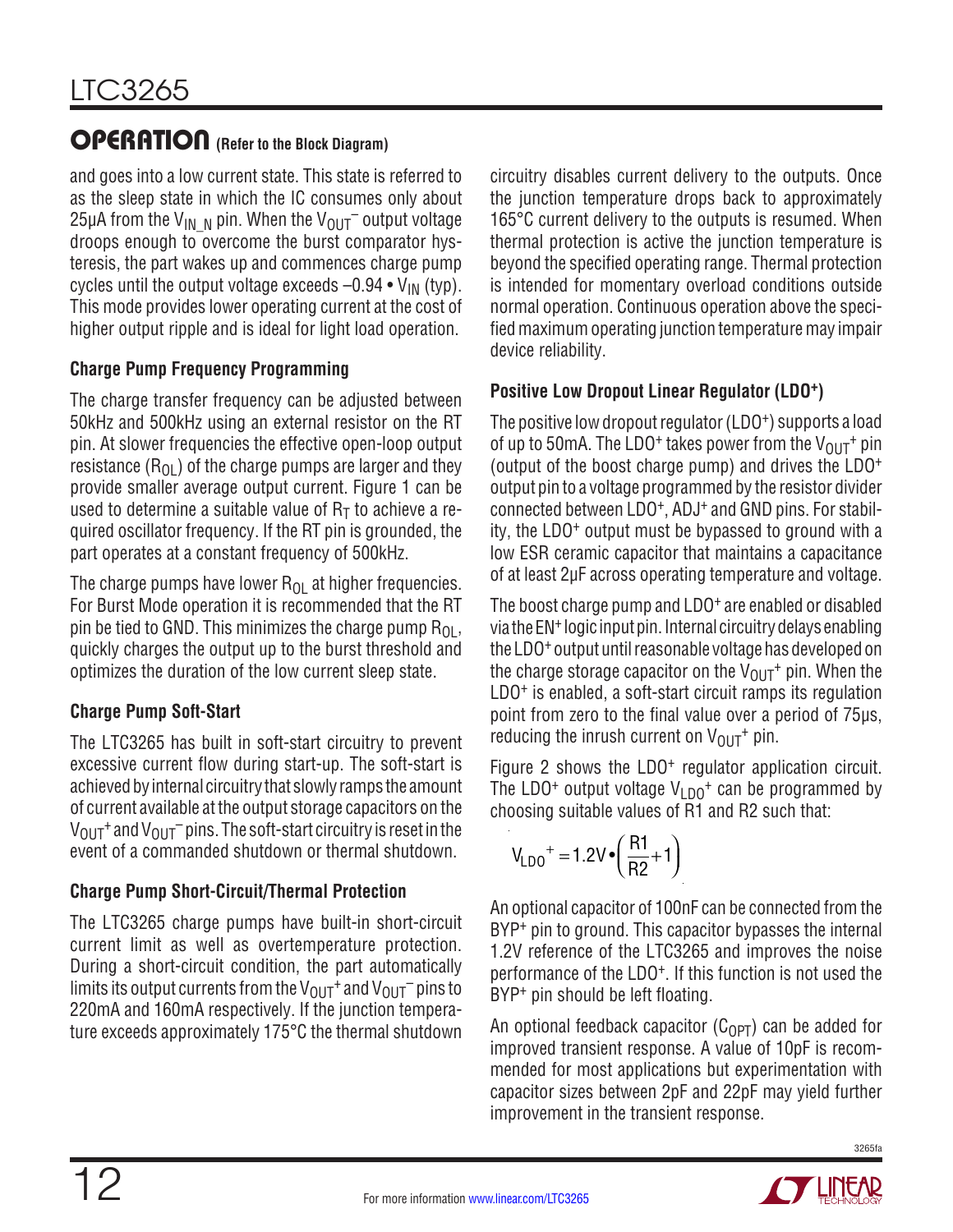# **OPERATION**

![](_page_12_Figure_2.jpeg)

**Figure 2. Positive LDO Application Circuit**

#### **Negative Low Dropout Linear Regulator (LDO–)**

The negative low dropout regulator (LDO–) supports a load of up to 50mA. The LDO<sup>-</sup> takes power from the  $V_{\text{OUT}}$ <sup>-</sup> pin (output of the inverting charge pump) and drives the LDO– output pin to a voltage programmed by the resistor divider connected between LDO–, ADJ– and GND pins. For stability, the LDO<sup>-</sup> output must be bypassed to ground with a low ESR ceramic capacitor that maintains a capacitance of at least 2µF across operating temperature and voltage.

The LDO<sup>-</sup> is enabled or disabled via the EN<sup>-</sup> logic input pin. Initially, when the EN– logic input is low, the charge pump circuitry is disabled and the  $V_{\text{OUT}}$  pin is at GND. When EN<sup>-</sup> is switched high, the V<sub>OUT</sub><sup>-</sup> pin will be driven

negative by the charge pump circuitry. Soft-start circuitry in the charge pump also provides soft-start functionality for the LDO– and prevents excessive inrush currents.

Figure 3 shows the LDO– regulator application circuit. The LDO<sup>–</sup> output voltage  $V_{LDO}$ <sup>–</sup> can be programmed by choosing suitable values of R1 and R2 such that:

$$
V_{LDO}^- = -1.2V \cdot \left(\frac{R1}{R2} + 1\right)
$$

An optional capacitor of 100nF can be connected from the BYP<sup>-</sup> pin to ground. This capacitor bypasses the internal –1.2V reference of the LTC3265 and improves the noise performance of the LDO–. If this function is not used the BYP<sup>-</sup> pin should be left floating.

An optional feedback capacitor ( $C_{\text{OPT}}$ ) can be added for improved transient response. A value of 10pF is recommended for most applications but experimentation with capacitor sizes between 2pF and 22pF may yield further improvement in the transient response.

![](_page_12_Figure_12.jpeg)

**Figure 3: Negative LDO Application Circuit**

![](_page_12_Picture_14.jpeg)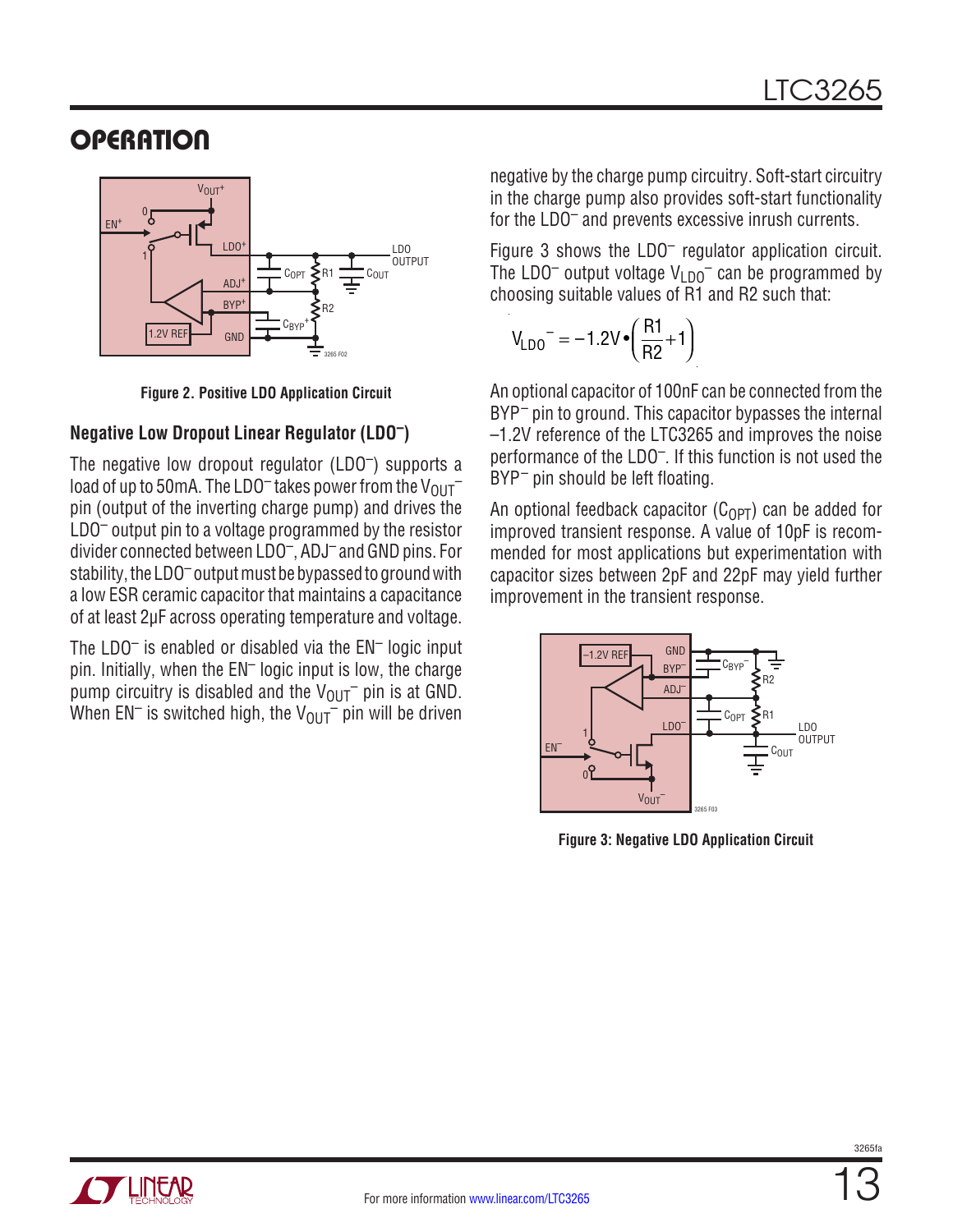# APPLICATIONS INFORMATION

#### **Effective Open-Loop Output Resistance**

The effective open-loop output resistance  $(R_{OL})$  of a charge pump is a very important parameter which determines the strength of the charge pump. The value of this parameter depends on many factors such as the oscillator frequency  $(f<sub>OSC</sub>)$ , value of the flying capacitor ( $C<sub>F</sub>Y$ ), the nonoverlap time, the internal switch resistances  $(R<sub>S</sub>)$  and the ESR of the external capacitors.

Typical  $R_{01}$  values of the boost charge pump as a function of temperature are shown in Figure 4.

Typical  $R_{OL}$  values of the inverting charge pump as a function of temperature are shown in Figure 5.

![](_page_13_Figure_6.jpeg)

Figure 4. Typical R<sub>OL</sub> vs Temperature (Boost Charge Pump)

![](_page_13_Figure_8.jpeg)

Figure 5. Typical R<sub>OL</sub> vs Temperature (Inverting Charge Pump)

#### **Input/Output Capacitor Selection**

The style and value of capacitors used with the LTC3265 determine several important parameters such as regulator

control loop stability, output ripple, charge pump strength and minimum turn-on time. To reduce noise and ripple, it is recommended that low ESR ceramic capacitors be used for the charge pumps and LDO outputs. All capacitors should retain at least 2µF of capacitance over operating temperature and bias voltage. Tantalum and aluminum capacitors can be used in parallel with a ceramic capacitor to increase the total capacitance but should not be used alone because of their high ESR. In constant frequency mode, the values of  $C_{\text{OUT}}$  and  $C_{\text{OUT}}$  directly control the amount of output ripple for a given load current. Increasing the sizes of  $C_{\text{OUT}}$ <sup>+</sup> and  $C_{\text{OUT}}$ <sup>-</sup> will reduce the output ripple at the expense of higher minimum turn-on time. The peakto-peak output ripple at the  $V_{\text{OUT}}{}^+$  pin is approximately given by the expression:

$$
V_{RIPPLE(P-P)} \approx \frac{I_{OUT}^+}{C_{OUT}^+} \left[ \frac{1}{f_{OSC}} - t_{ON} \right]
$$

where f<sub>OSC</sub> is the oscillator frequency,  $C_{\text{OUT}}$ <sup>+</sup> is the value of the output capacitor and  $t_{ON}$  is the on-time of the oscillator (1µs typical). The output ripple at the  $V_{OUT}^-$  pin can be calculated using the corresponding  $I_{\text{OUT}}$  and  $C_{\text{OUT}}$  values.

Just as the value of  $C_{\text{OUT}}$  controls the amount of output ripple, the value of  $C_{IN}$  controls the amount of ripple present at the input pins (V<sub>IN\_P</sub> and V<sub>IN\_N</sub>). The amount of bypass capacitance required at the input depends on the source impedance driving  $V_{IN}$  p and  $V_{IN}$  N. For best results it is recommended that  $V_{\text{IN}}$   $_{\text{P}}$  and  $V_{\text{IN}}$  N be bypassed with at least 2µF of low ESR capacitance. A high ESR capacitor such as tantalum or aluminum will have higher input noise than a low ESR ceramic capacitor. Therefore, a ceramic capacitor is recommended as the main bypass capacitance with a tantalum or aluminum capacitor used in parallel if desired.

#### **Flying Capacitor Selection**

The flying capacitors ( $C_{\text{BST}}$  and  $C_{\text{INV}}$ ) controls the strength of the charge pumps. A 1µF or greater ceramic capacitor is suggested for the flying capacitor for applications requiring the full rated output current of the charge pump.

3265fa For very light load applications, the flying capacitor may be reduced to save space or cost. For example, a 0.2µF capacitor might be sufficient for load currents up to 20mA.

![](_page_13_Picture_19.jpeg)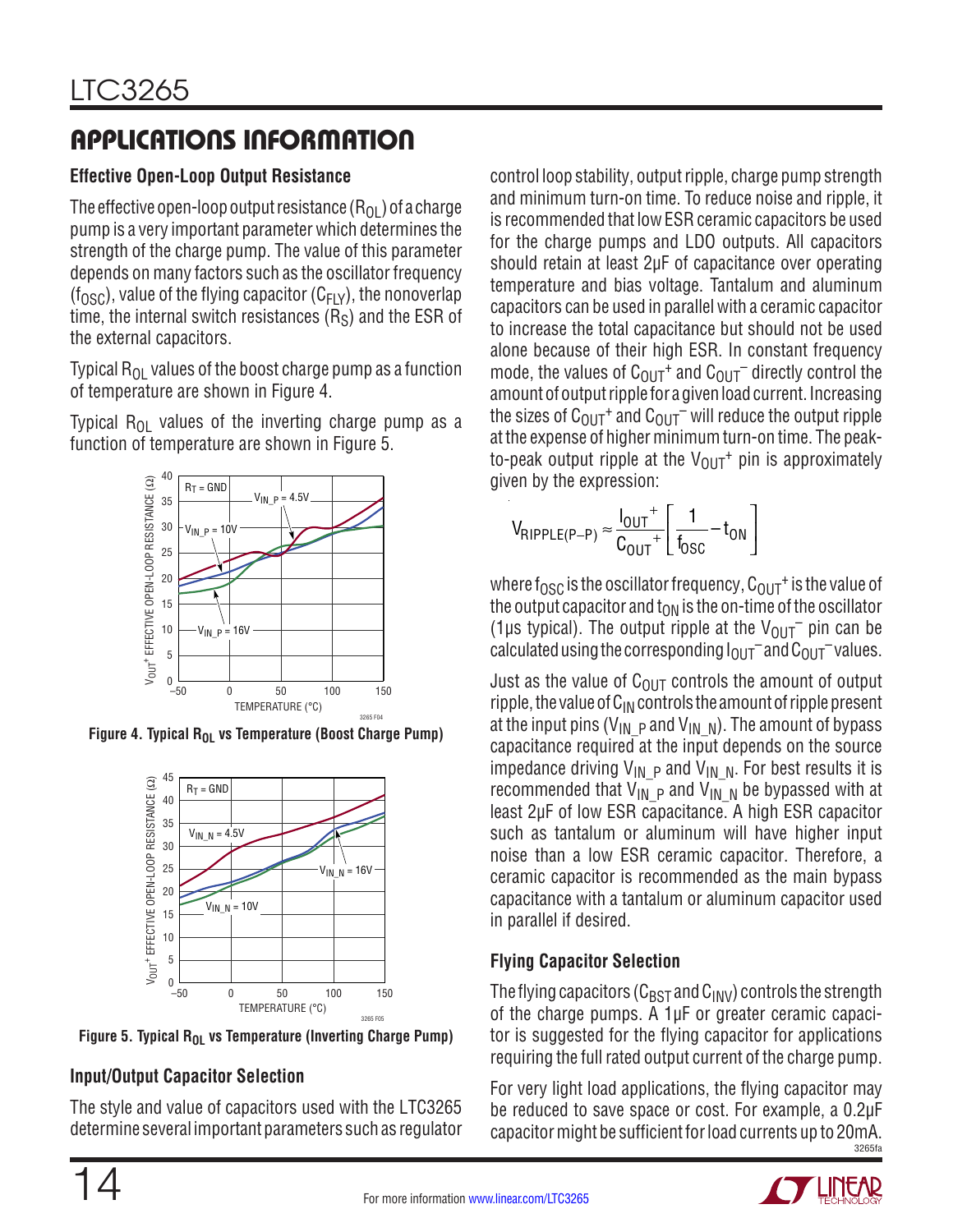# APPLICATIONS INFORMATION

A smaller flying capacitor leads to a larger effective openloop resistance  $(R<sub>01</sub>)$  and thus limits the maximum load current that can be delivered by the charge pump.

#### **Ceramic Capacitors**

Ceramic capacitors of different materials lose their capacitance with higher temperature and voltage at different rates. For example, a capacitor made of X5R or X7R material will retain most of its capacitance from –40°C to 85°C whereas a Z5U or Y5V style capacitorwill lose considerable capacitance over that range. Z5U and Y5V capacitors may also have a poor voltage coefficient causing them to lose 60% or more of their capacitance when the rated voltage is applied. Therefore when comparing different capacitors, it is often more appropriate to compare the amount of achievable capacitance for a given case size rather than discussing the specified capacitance value. The capacitor manufacturer's data sheet should be consulted to ensure the desired capacitance at all temperatures and voltages. Table 1 is a list of ceramic capacitor manufacturers and their websites.

#### **Table 1**

| <b>AVX</b>       | www.avx.com           |
|------------------|-----------------------|
| Kemet            | www.kemet.com         |
| Murata           | www.murata.com        |
| Taiyo Yuden      | www.t-yuden.com       |
| Vishay           | www.vishay.com        |
| <b>TDK</b>       | www.component.tdk.com |
| Würth Elektronik | www.we-online.com     |
|                  |                       |

#### **Layout Considerations**

Due to high switching frequency and high transient currents produced by LTC3265, careful board layout is necessary for optimum performance. A true ground plane and short connections to all the external capacitors will improve performance and ensure proper regulation under all conditions. Figure 6 shows an example layout for the LTC3265.

The flying capacitor nodes  $C_{\text{BST}}^{+}$ ,  $C_{\text{BST}}^{-}$ ,  $C_{\text{INV}}^{+}$  and  $C_{\text{INV}}^{-}$ switch large currents at a high frequency. These nodes should not be routed close to sensitive pins such as the LDO feedback pins (ADJ<sup>+</sup> and ADJ<sup>-</sup>) and internal reference bypass pins  $(BYP^+)$  and  $BYP^-$ ).

![](_page_14_Picture_10.jpeg)

**Figure 6. Recommended Layout**

#### **Thermal Management**

At high input voltages and maximum output current, there can be substantial power dissipation in the LTC3265. If the junction temperature increases above approximately 175°C, the thermal shutdown circuitry will automatically deactivate the output. To reduce the maximum junction temperature, a good thermal connection to the PC board ground plane is recommended. Connecting the exposed pad of the package to a ground plane under the device on two layers of the PC board can reduce the thermal resistance of the package and PC board considerably.

#### **Derating Power at High Temperatures**

To prevent an overtemperature condition in high power applications, Figure 7 should be used to determine the maximum combination of ambient temperature and power dissipation.

The power dissipated in the LTC3265 should always fall under the line shown for a given ambient temperature. The power dissipated in the LTC3265 has four components.

Power dissipated in boost charge pump:

 $P_{BODST} = (2 \cdot V_{IN-P} - V_{OUIT}^+) \cdot (I_{OUIT}^+ + I_{IDO}^+)$ 

Power dissipated in the positive LDO:

$$
P_{LDO}^{+} = (V_{OUT}^{+} - V_{LDO}^{+}) \cdot I_{LDO}^{+}
$$

![](_page_14_Picture_21.jpeg)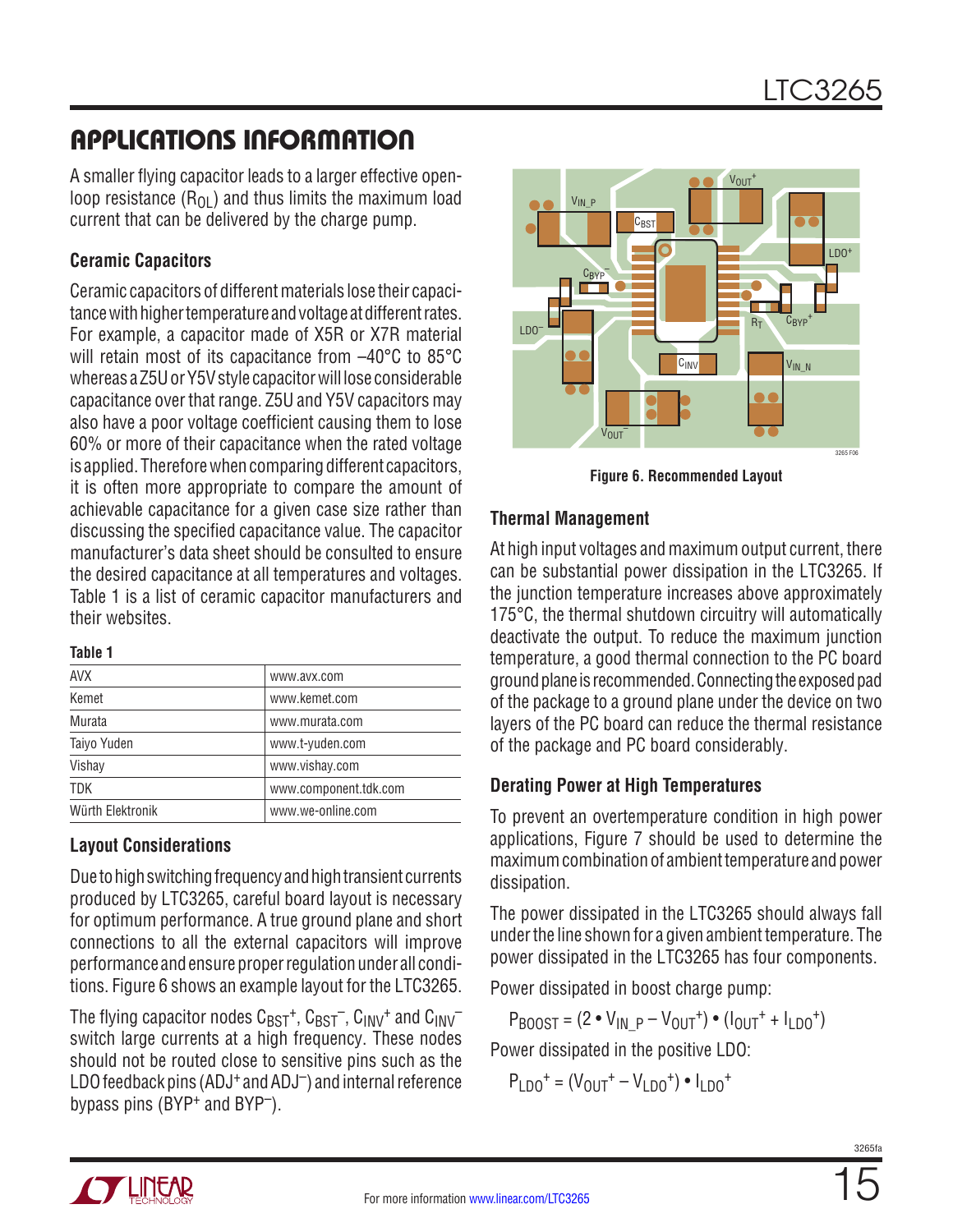# APPLICATIONS INFORMATION

Power dissipated in the negative LDO:

 $P_{LDD}^- = (|V_{OUT}^-| - |V_{LDD}^-|) \cdot I_{LDD}^-$ 

And, power dissipated in the inverting charge pump:

 $P_{INV} = (V_{IN} \, N - |V_{OUT}|) \cdot (I_{OUT} + I_{LDO}^{-})$ 

where  $I_{OUT}$ <sup>+</sup> denotes any additional current that might be pulled directly from the  $V_{\text{OUT}}{}^+$  pin and  $I_{\text{OUT}}{}^-$  denotes any additional current out of the  $V_{OUT}$  pin. The LDO<sup>+</sup> current is supplied by the boost charge pump through  $V_{\text{OUT}}{}^+$  and is therefore included in the boost charge pump power dissipation. The LDO– current is supplied by the inverting charge pump through  $V_{\text{OUT}}$  and is therefore included in the inverting charge pump power dissipation.

The total power dissipation of the LTC3265 is given by:

 $P_D = P_{BODST} + P_{LDD}^+ + P_{LDD}^- + P_{LND}$ 

The derating curve in Figure 7 assumes a maximum thermal resistance,  $\theta_{JA}$ , of 38°C/W for the 20-lead TSSOP package. This can be achieved with a 4-layer PCB that includes 2oz Cu traces and six vias from the exposed pad of the LTC3265 to the ground plane.

It is recommended that the LTC3265 be operated in the region corresponding to  $T_J \le 150^{\circ}$ C for continuous operation as shown in Figure 7. Operation beyond 150°C should be avoided as it may degrade part performance and lifetime. At high temperatures, typically around 175°C, the part is placed in thermal shutdown and all outputs are disabled. When the part cools back down to a low enough temperature, typically around 165°C, the outputs are re-enabled and the part resumes normal operation.

![](_page_15_Figure_11.jpeg)

**Figure 7. Maximum Power Dissipation vs Ambient Temperature**

# TYPICAL APPLICATIONS

![](_page_15_Figure_14.jpeg)

**Low Power ±20V Power Supply from a Single-Ended 15V Input Supply**

![](_page_15_Picture_18.jpeg)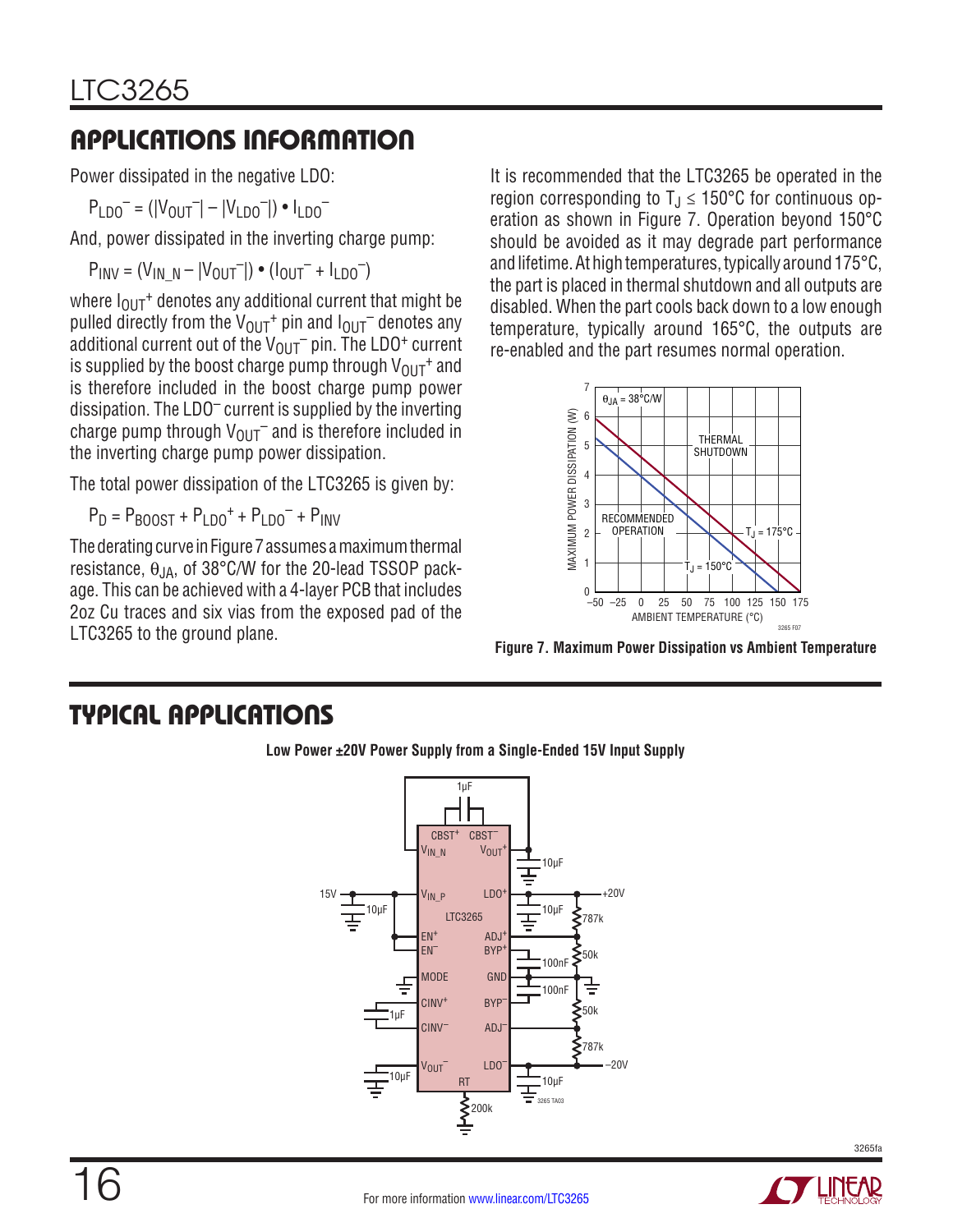## PACKAGE DESCRIPTION

**Please refer to <http://www.linear.com/product/LTC3265#packaging>for the most recent package drawings.**

![](_page_16_Figure_3.jpeg)

TOP AND BOTTOM OF PACKAGE

![](_page_16_Picture_5.jpeg)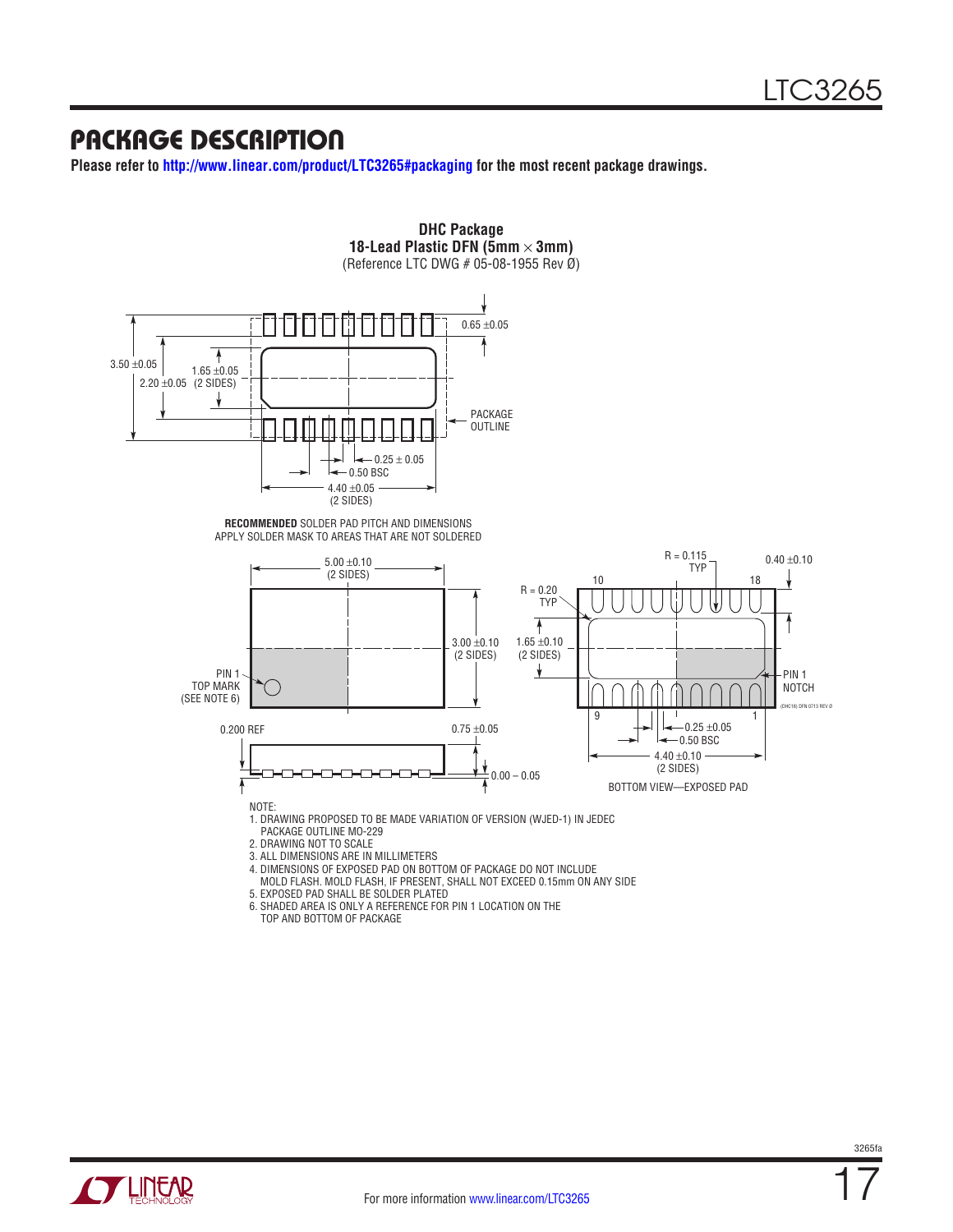# PACKAGE DESCRIPTION

**Please refer to <http://www.linear.com/product/LTC3265#packaging>for the most recent package drawings.**

![](_page_17_Figure_3.jpeg)

**20-Lead Plastic TSSOP (4.4mm)** (Reference LTC DWG # 05-08-1663 Rev K)

**FE Package**

![](_page_17_Picture_5.jpeg)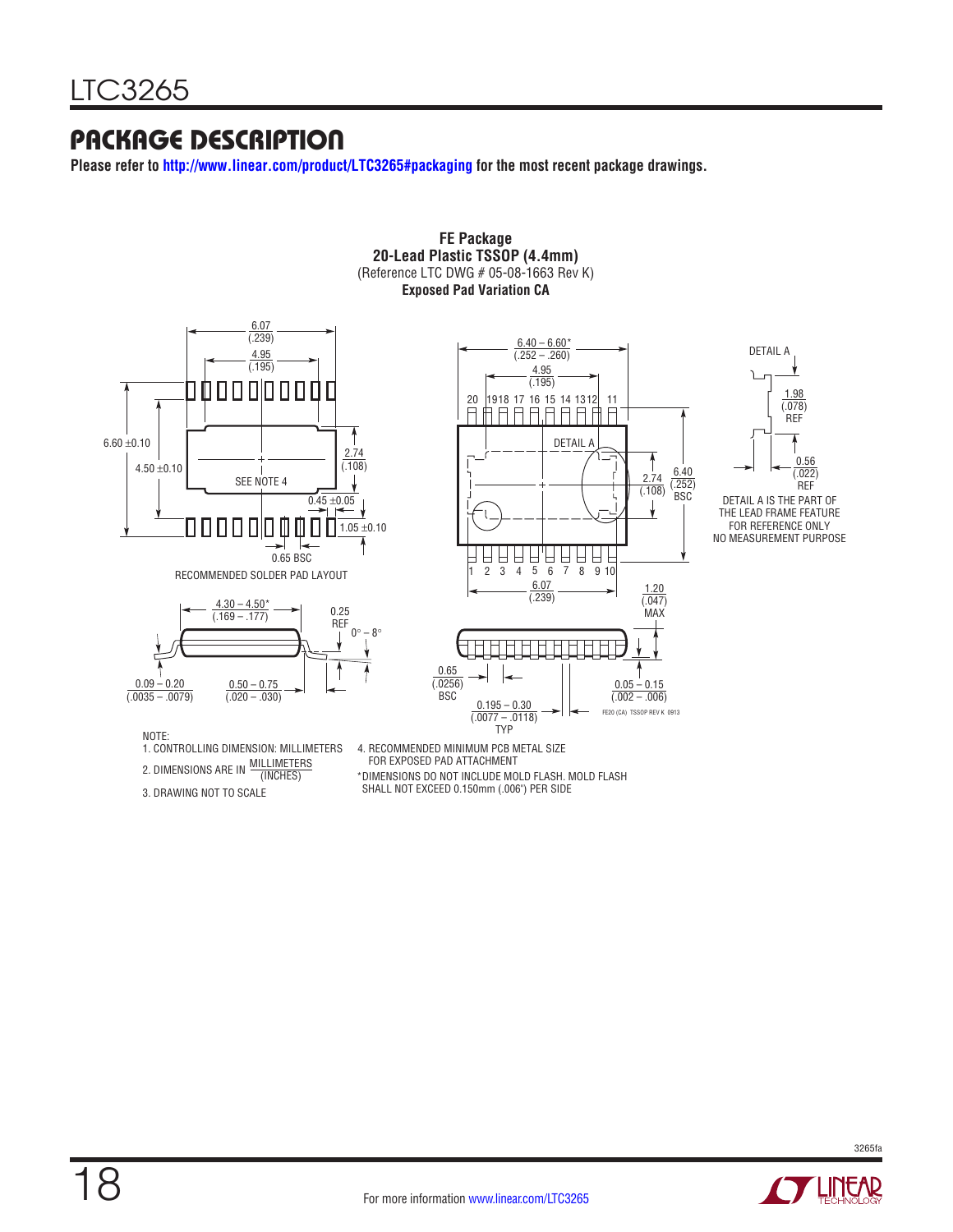# REVISION HISTORY

| <b>REV</b> | date           | <b>DESCRIPTION</b>                                                                   | <b>PAGE NUMBER</b> |
|------------|----------------|--------------------------------------------------------------------------------------|--------------------|
|            | 02/1C<br>U3/16 | ⊣т <sup>−</sup> Voltage<br>Changed conditions of $R_T$ in $V_{OUT}^-$<br>Loss curve. |                    |

![](_page_18_Picture_3.jpeg)